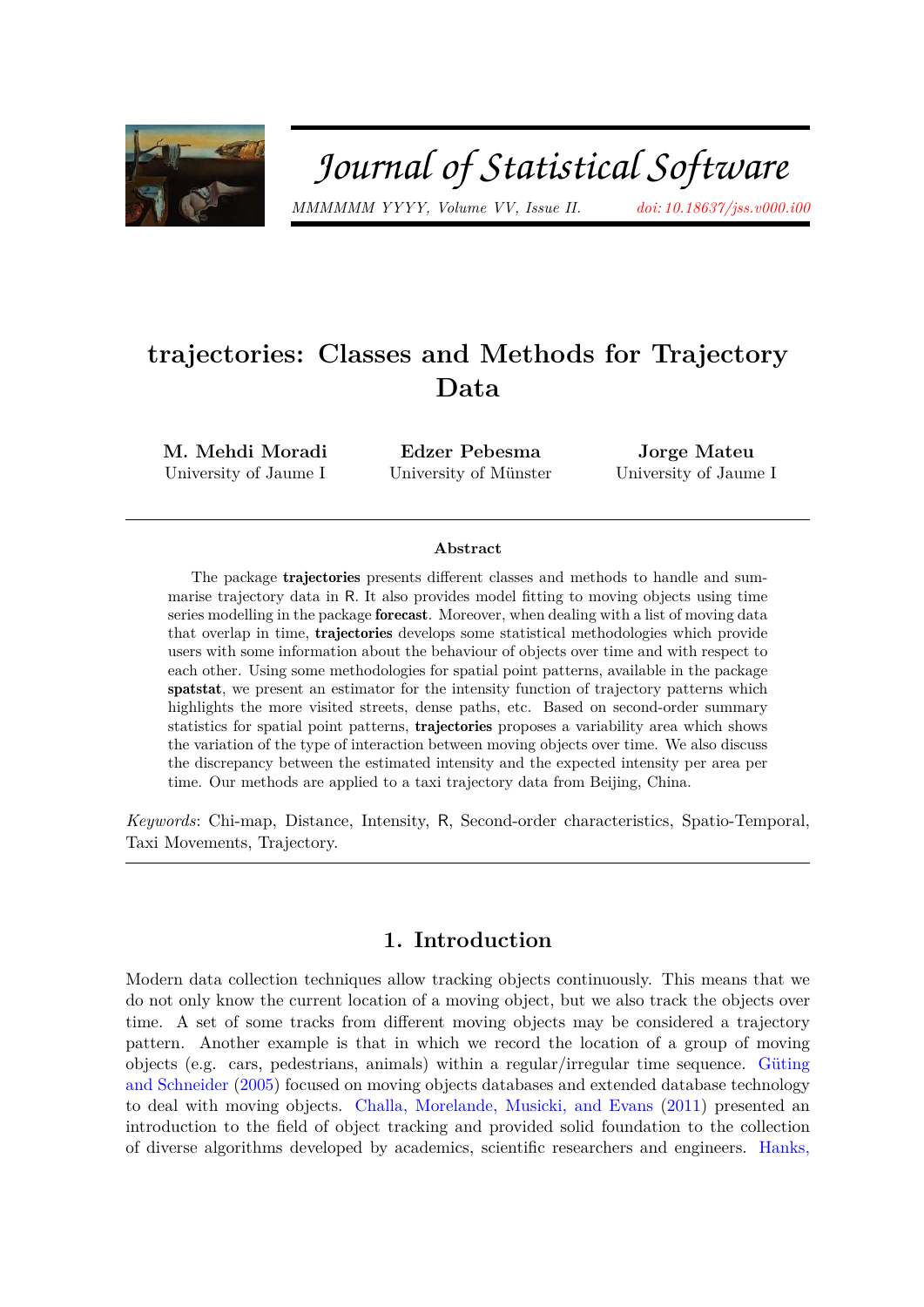[Hooten, Alldredge](#page-27-1) *et al.* [\(2015\)](#page-27-1) proposed a continuous-time, discrete-space (CTDS) model for animal movement. [Niu, Blackwell, and Skarin](#page-27-2) [\(2016\)](#page-27-2) considered a multivariate Ornstein Uhlenbeck diffusion process to model the movement of animals in continuous time. [Rus](#page-28-0)[sell, Hanks, and Haran](#page-28-0) [\(2016\)](#page-28-0) introduced an approach that models dependent movement by augmenting a dynamic marginal movement model with a spatial point process interaction function within a weighted distribution framework. [Hooten and Johnson](#page-27-3) [\(2017\)](#page-27-3) presented a natural basis function approach to constructing appropriate covariance models for movement processes. There are already some R packages available in [CRAN Task View: Handling and](https://cran.r-project.org) [Analyzing Spatio-Temporal Data](https://cran.r-project.org) to handle moving objects. Most of them are focused on handling and analysing animal movements such as **adehabitatLT** (Calenge  $2006$ ), **tripEstimation** [\(Sumner, Wotherspoon, and Hindell 2009\)](#page-28-1), argosfilter [\(Freitas 2012\)](#page-27-4), V-Track [\(Campbell,](#page-26-2) [Watts, Dwyer, and Franklin 2012\)](#page-26-2), animalTrack [\(Farrell and Fuiman 2013\)](#page-27-5), BBMM [\(Nielson,](#page-27-6) [M., Sawyer, and McDonald 2013\)](#page-27-6), bcpa [\(Gurarie 2014\)](#page-27-7), BayesianAnimalTracker [\(Liu 2014\)](#page-27-8), TrackReconstruction [\(Battaile 2014\)](#page-26-3), mkde [\(Tracey, Sheppard, Zhu, Sinkovts, Chourasia,](#page-28-2) [Lockwood, and Fisher 2014\)](#page-28-2), SimilarityMeasures [\(Toohey 2015\)](#page-28-3), smam [\(Yan and Pozdnyakov](#page-28-4) [2016\)](#page-28-4), trip[\(Sumner 2016\)](#page-28-5), moveHMM [\(Michelot, Langrock, and Patterson 2016\)](#page-27-9), FLightR [\(Rakhimberdiev, Saveliev, Piersma, and Karagicheva 2017\)](#page-28-6). In particular, the package ade-habitatLT [\(Calenge 2006\)](#page-26-1) provides tools to simulate trajectories using a Brownian motion, correlated Random walks and Levy walks. [Toohey](#page-28-3) [\(2015\)](#page-28-3) presented four different similarity measures in SimilarityMeasures. [Michelot](#page-27-9) *et al.* [\(2016\)](#page-27-9) in moveHMM provided animal movement modelling using hidden Markov models. Using multiple regression, fishmove [\(Radinger](#page-28-7) [and Wolter 2014\)](#page-28-7) provides functions to predict fish movement parameters. R package track  $\bf{R}$ [\(Frick and Kosmidis 2017\)](#page-27-10) provides infrastructure for running and cycling Data.

However, to the best of our knowledge, R is still missing a complete set of generic data structures and methods to effectively analyse trajectories without being limited to a particular domain. Figure [1](#page-2-0) shows routes passed by 5 different taxis on the 4th of Feb 2008 in Beijing, China. Each taxi has a different start/end time. To avoid having a complicated plot, we have only displayed 5 tracks; the entire dataset will be analysed in Section [5.](#page-12-0)

The entire dataset is stored in R package **taxidata** and can be installed through the following code.

```
R> do_all <- TRUE
R> if(do_all){
+ install.packages("taxidata",
+ repos = "http://pebesma.staff.ifgi.de",type = "source")
+ }
```
Figure [1](#page-2-0) is generated using the following lines of code.

Studying the behaviour of moving objects over time and their interaction, either between objects or with environment, plays a crucial role in understanding how they use space and more importantly how they interact each other. Moving objects are moving within a particular area over time, thus a snapshot of a trajectory pattern might be seen as a spatial point pattern. This aspect then empowers us to study the behaviour of moving objects within space and over time. A set of locations, usually non-uniformly distributed within a certain region, can be considered as a realisation of a spatial point process. Analysis of spatial point processes has been widely discussed in the literature [\(Møller and Waagepetersen 2003;](#page-27-11) [Illian,](#page-27-12) [Penttinen, Stoyan, and Stoyan 2008;](#page-27-12) [Diggle 2013;](#page-27-13) [Baddeley, Rubak, and Turner 2015\)](#page-26-4). The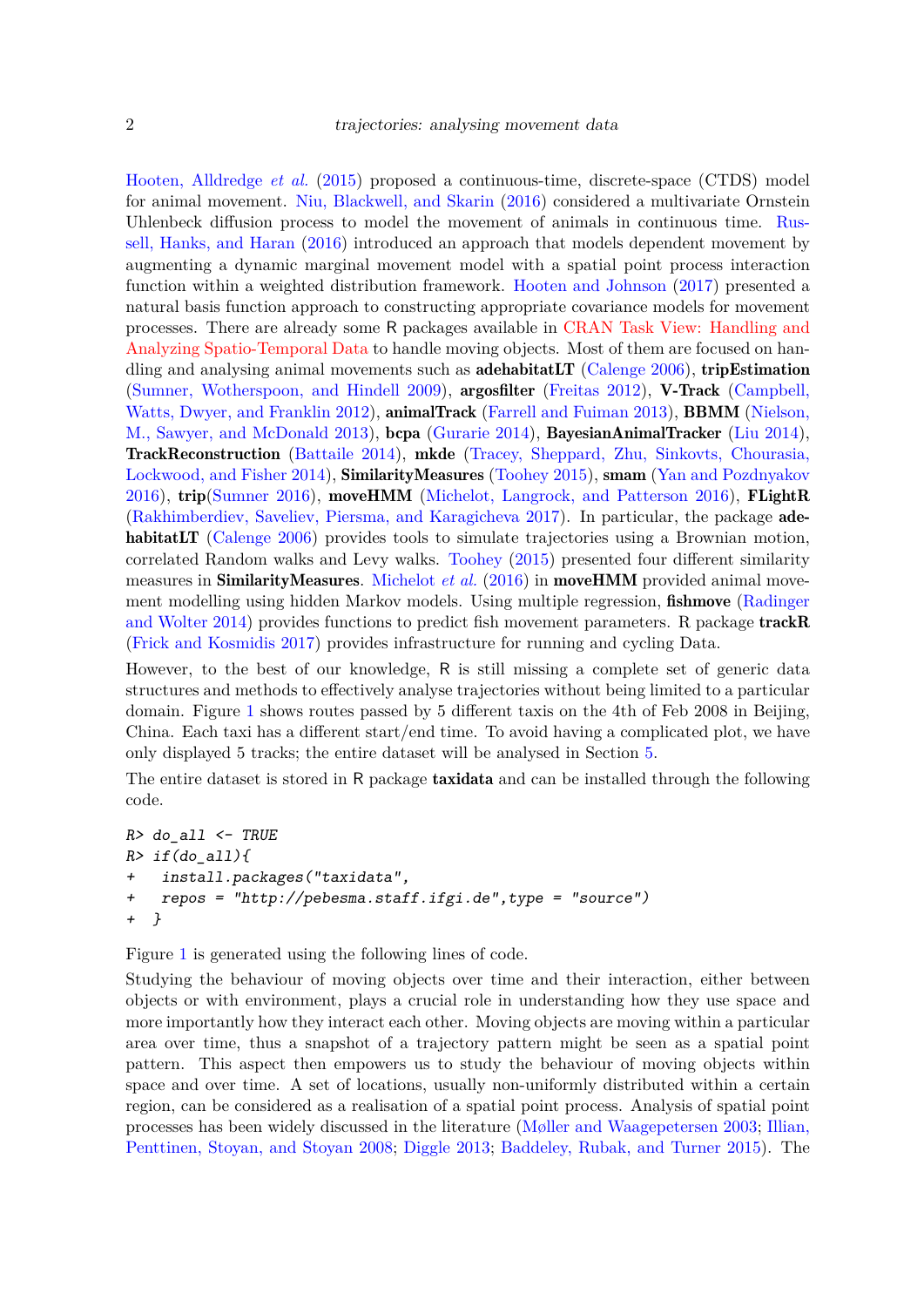```
R> library(trajectories)
R> if(do all){
+ library(taxidata)
+ Beijing <- taxidata
+ Z <- lapply(X=1:length(Beijing), function(i){
+ q <- cut(Beijing[[i]], "day", touch = F)
+ return(q@tracks[[3]])
+ })
+ plot(Z[[21]],xlim=c(420000,470000),ylim=c(4390000,4455000),lwd=2)
+ plot(Z[[26]],add=T,col="orange",lwd=2)
+ plot(Z[[20]],add=T,col=2,lwd=2)
+ plot(Z[[12]],add=T,col=3,lwd=2)
+ plot(Z[[15]],add=T,col=4,lwd=2)
```

```
+ }
```


Figure 1: Trajectory pattern containing tracks of five taxis on the 4th of Feb 2008 in Beijing, China. Each color represents a different taxi track.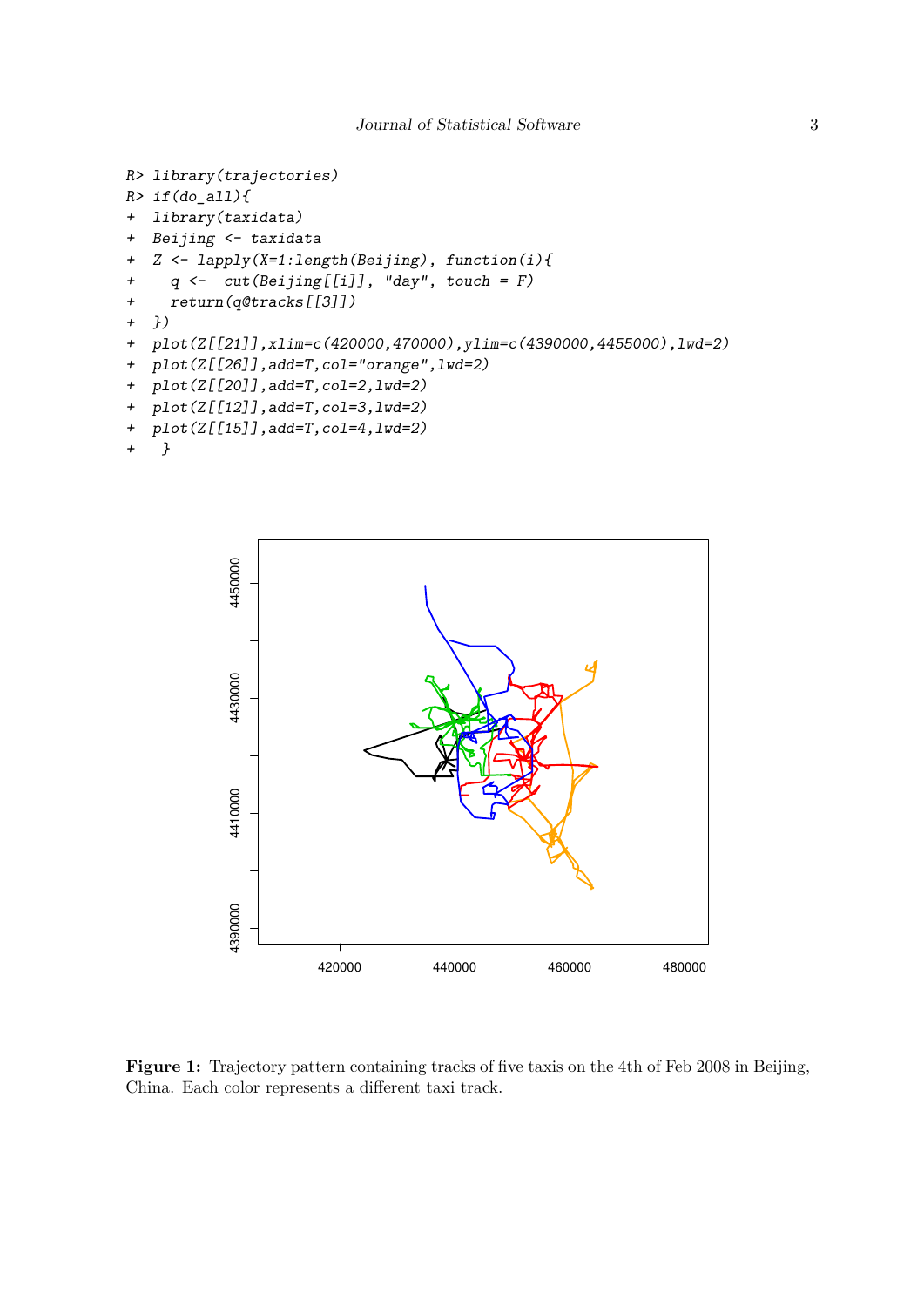R package spatstat [\(Baddeley and Turner 2005;](#page-26-5) [Baddeley](#page-26-4) *et al.* [2015\)](#page-26-4) provides different tools for statistical analysis, model-fitting, simulation and tests on spatial point patterns. [Diggle](#page-27-13) [\(2013\)](#page-27-13) has broadly considered the details of spatio-temporal point processes. Application of such processes can be found in traffic management, geography, forestry, ecology, epidemiology, seismology, astronomy and criminology.

This paper describes a collection of tools provided by the R package **trajectories** to handle, simulate and statistically analyse movement data regardless of the domain, converting a trajectory pattern into a list of point patterns based on regular timestamps. We here propose different functions to analyse the behaviour of objects over time and how they use space and also how they interact with each other. The type of interaction between objects may vary over time. The effect of the environment on the type of interaction might also be of interest. Therefore, using the literature of spatial point processes, the R package trajectories opens up a new way of thinking about trajectory datasets. We define different classes to handle trajectories, and different functions for simulating and performing exploratory data analysis. We also borrow first and second-order characteristics from the literature of spatial point processes and, by adapting them to trajectory patterns, we aim at highlighting the most frequently used routes within the studied area together with disclosing the type of interaction between the objects over time. Moreover, the trajectories package fits time series models to the spatial coordinates of a trajectory dataset.

The plan of the paper is the following. Section [2](#page-3-0) presents some background and definitions. Section [3](#page-4-0) describes different classes of trajectories and explains different methods to summarise trajectory data. Simulation and model fitting of trajectory data is described in Section [4.](#page-9-0) Section [5](#page-12-0) develops some statistical methods to perform exploratory data analysis and they are demonstrated through the taxi trajectory data from Beijing, China. The paper ends with some final conclusions in Section [6.](#page-24-0)

# **2. Setup and definition**

<span id="page-3-0"></span>Spatial point locations are usually analysed through spatial point processes, see [\(Møller](#page-27-11) [and Waagepetersen 2003;](#page-27-11) [Daley and Vere-Jones 2007;](#page-26-6) [Baddeley](#page-26-4) *et al.* [2015\)](#page-26-4). Such events might also be labelled with the temporal instant, demanding then a spatio-temporal analy-sis [\(Diggle 2013\)](#page-27-13). Let *X* be a spatial point process in  $\mathbb{R}^2$  with intensity function  $\lambda(\cdot) > 0$ and second-moment intensity  $\lambda^2(\cdot, \cdot)$ . For any Borel-measurable real function  $f(x)$  where  $\int_{\mathbb{R}^2} |f(u)| \lambda(u) \mathrm{d}u < \infty$ , it is satisfied

<span id="page-3-1"></span>
$$
\mathbb{E}\left[\sum_{x\in X} f(x)\right] = \int_{\mathbb{R}^2} f(u)\lambda(u) \mathrm{d}u, \qquad u \in \mathbb{R}^2. \tag{1}
$$

Equation [\(1\)](#page-3-1) has been broadly used in the literature of spatial point processes and it is called *Campbell's formula*. Generally speaking,  $\lambda(\cdot)$  is the expected number of points per unit area. Recall that if  $\lambda$  is constant then X is homogeneous, otherwise X is called an inhomogeneous point process. One of the first and an important step in studying point processes is to investigate the intensity function. Estimating the intensity function of spatial point processes has been largely discussed [\(Diggle 1985;](#page-26-7) [Jones 1993;](#page-27-14) [Chiu, Stoyan, Kendall, and Mecke 2013\)](#page-26-8). We denote a realisation of the point process X with *n* points as  $\mathbf{x} = \{x_1, x_2, \ldots, x_n\}$ ; note that *n* is not fixed in advance. In point process analysis, we only consider a single realisation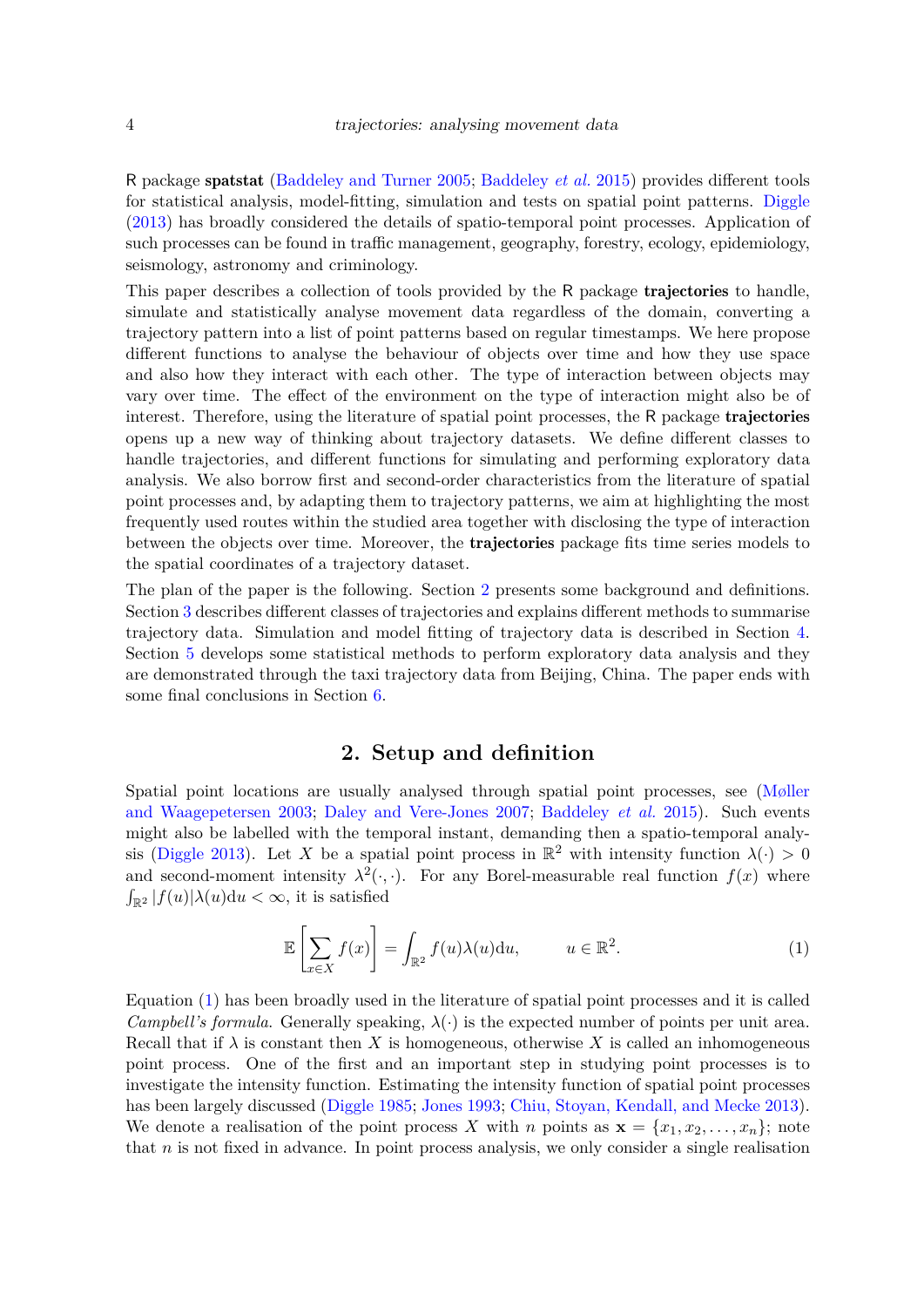of the underlying point process, and then analyse the behaviour of that realisation. However, we might be able to collect the location of spatial events according to regular or irregular timestamps over time. We then have a series of points over time per single object which can be considered as a single "*Track*". For instance, recording the location of a taxi over particular times results in the route passed by that taxi. We here consider a *trajectory pattern* as a point pattern which lives in  $\mathbb{R}^2$  but moves over time. This allows us to adapt the point process statistical methodology into the literature of *trajectory patterns*.

**Definition 2.1** *A trajectory pattern is a dataset which provides observed tracks* (*si*) *of a set of moving objects such as cars, humans, etc over a finite time period T. We denote a trajectory pattern consisted by*  $n > 0$  *single tracks as*  $S = \{s_i : s_i \in \mathbb{R}^2, i = 1, ..., n\}$ *, that is a countable* set of tracks. Each  $s_i$  is itself a countable set of points, e.g.  $s_i = \{x_1^{s_i}, x_2^{s_i} \cdots, x_{m_i}^{s_i}\}\$  with  $i = 1, \dots, n$  where each  $s_i$  consists of  $m_i < \infty$  points that are associated with an increasing *set of time stamps*  $t_1, ..., t_{m_i}, t_j > t_{j+1} \forall j$ .

We point out that the length of each of the tracks  $s_i$  is not necessarily the same for all tracks. In other words, they might have different start/end times. Each single track *s<sup>i</sup>* represents the movement of a moving object within a finite time/area. It is usually supposed that locations of a moving object are recorded in regular timestamps. However, if timestamps are not regular, one can still interpolate the locations in regular timestamps. Therefore, each single track in *S* might be seen as a set of points corresponding to the considered timestamps. Discretising all tracks of *S* according to regular timestamps results in a list of point patterns (one per each time) which enables us to consider a trajectory pattern as a point pattern which is changing over time. Therefore, using point pattern methodology, one can study the behaviour of moving objects over time. For instance, the spatially varying distribution of objects and the type of interaction between them over time can be of interest. Assume that the trajectory pattern  $S$  is observed within the time period  $T$ , thus discretising  $T$  into a time sequence  $\{t_i : t_i \subset T, i = 1, \ldots, k \text{ where } t_i < t_j \text{ if } i < j \}$  generates a collection of spatial point patterns, say,  $\mathbf{x}_1, \mathbf{x}_2, \ldots, \mathbf{x}_k$  ( $k > 1$ ). Details are provided in Section [5.](#page-12-0) Nevertheless, one may still consider *S* as a point process on  $\mathbb{R}^{2\otimes k}$ , where  $\mathbb{R}^{2\otimes k}$  means  $\mathbb{R}^2 \times \cdots \times \mathbb{R}^2$  for *k* times when the length of timestamps is *k*. We do not discuss this other approach here.

# **3. Classes and methods**

<span id="page-4-0"></span>In this section, we review different classes of trajectories to handle movement data in R. These classes were initially defined in the R package spacetime [\(Pebesma 2012\)](#page-28-8). Before moving into the details and start analysing trajectory patterns, we load the package with:

R> library(trajectories)

#### **3.1. Track**

The class 'Track' represents a single track followed by a person, animal or an object. Instances of this class are meant to hold a series of consecutive location/timestamps that are not interrupted by another activity. The class contains five slots: @sp to store the spatial points, @time to store the corresponding time, @endtime to store the end time when having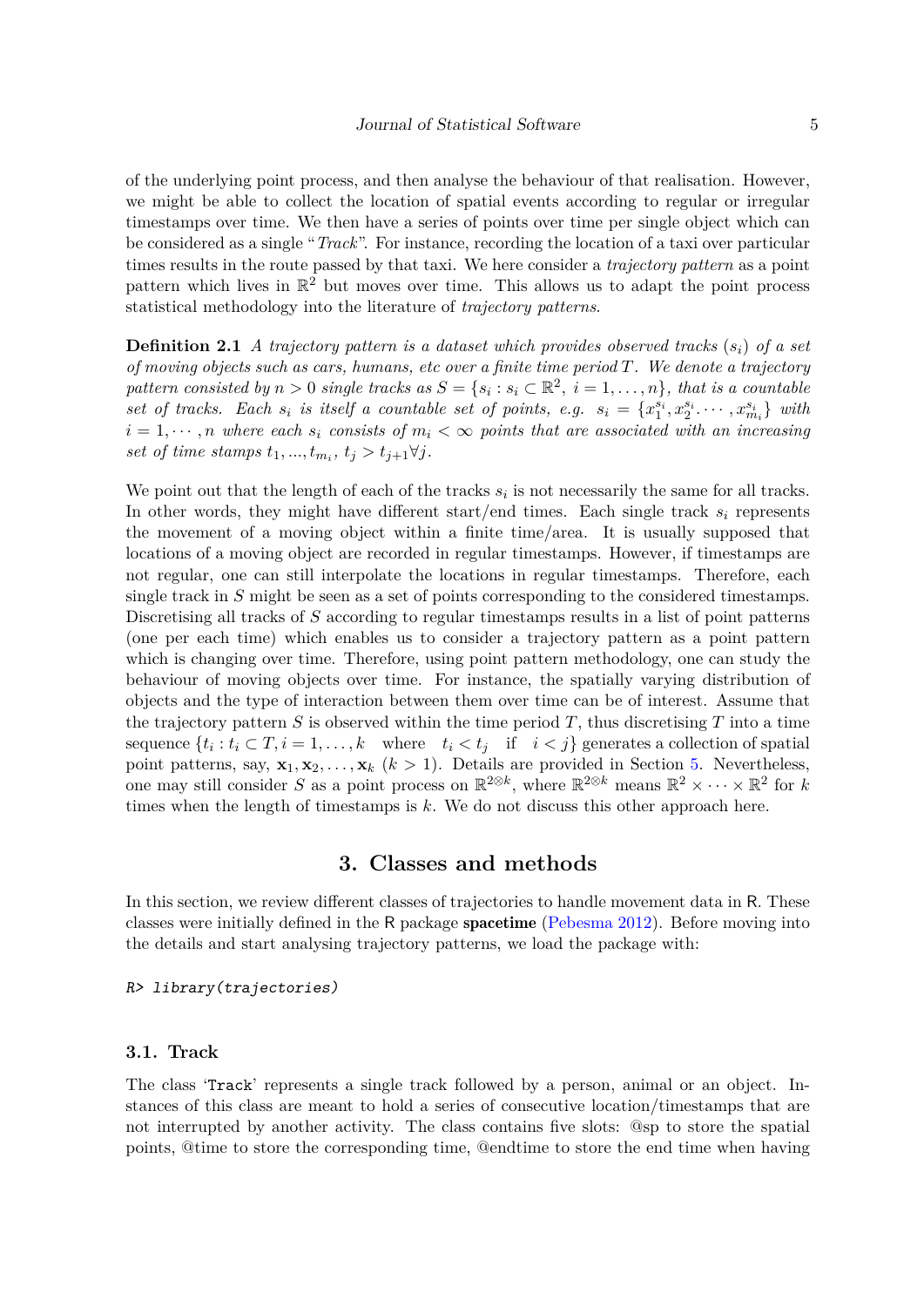generalised line geometries with one value per attribute for a set of points (otherwise, defaults to the time defined in @time), @data to store the attributes (covariate information) and @connections to keep a record of attribute data between points (e.g., distance, duration, speed and direction). A 'Track' object can be created out of an 'STIDF' object as follows

```
R> set.seed(10)
R t0 = as. POSIXct(as. Date("2013-09-30", tz="CET"))
R > x = c(7,6,5,5,4,3,3)R > y = c(7,7,6,5,5,6,7)R> n = length(x)R > t = t0 + \text{cumsum}(\text{runif}(n) * 60)R> crs = CRS("+proj=longlat +ellps=WGS84") # longlat
R> stidf = STIDF(SpatialPoints(cbind(x,y), crs), t,
+ data.frame(co2 = rnorm(n,mean = 10)))
R > A1 = Track(stat)R> A1
An object of class Track
7points
bbox:
 min max
x 3 7
y 5 7
Time period: [2013-09-30 02:00:30, 2013-09-30 02:02:31]
```
Figure [2](#page-6-0) shows the plot of track A1 passed by person A. By default, distance, duration, speed and direction are computed as the connections data. Optionally, a data frame containing additional connections data (covariates) and/or a custom function for calculating the data of segments between consecutive points can be passed.

Moreover, and using the function as.Track, one can create an object of class 'Track' if spatial coordinates and corresponding times are provided. Additional information can also be passed to the function as.Track using an argument covariate.

```
R > x \leftarrow runif(10,0,1)R > v \le - \text{runif}(10, 0, 1)R> date <- seq(as.POSIXct("2015-1-1 0:00"), as.POSIXct("2015-1-1 9:00"),
+ by = "hour")
R> records \leq as.data.frame(rpois(10,5))
R > as. Track(x, y, date, covariate = records)An object of class Track
10points
bbox:
         min max
x 0.23958913 0.8382877
y 0.09308813 0.9546536
Time period: [2015-01-01, 2015-01-01 09:00:00]
```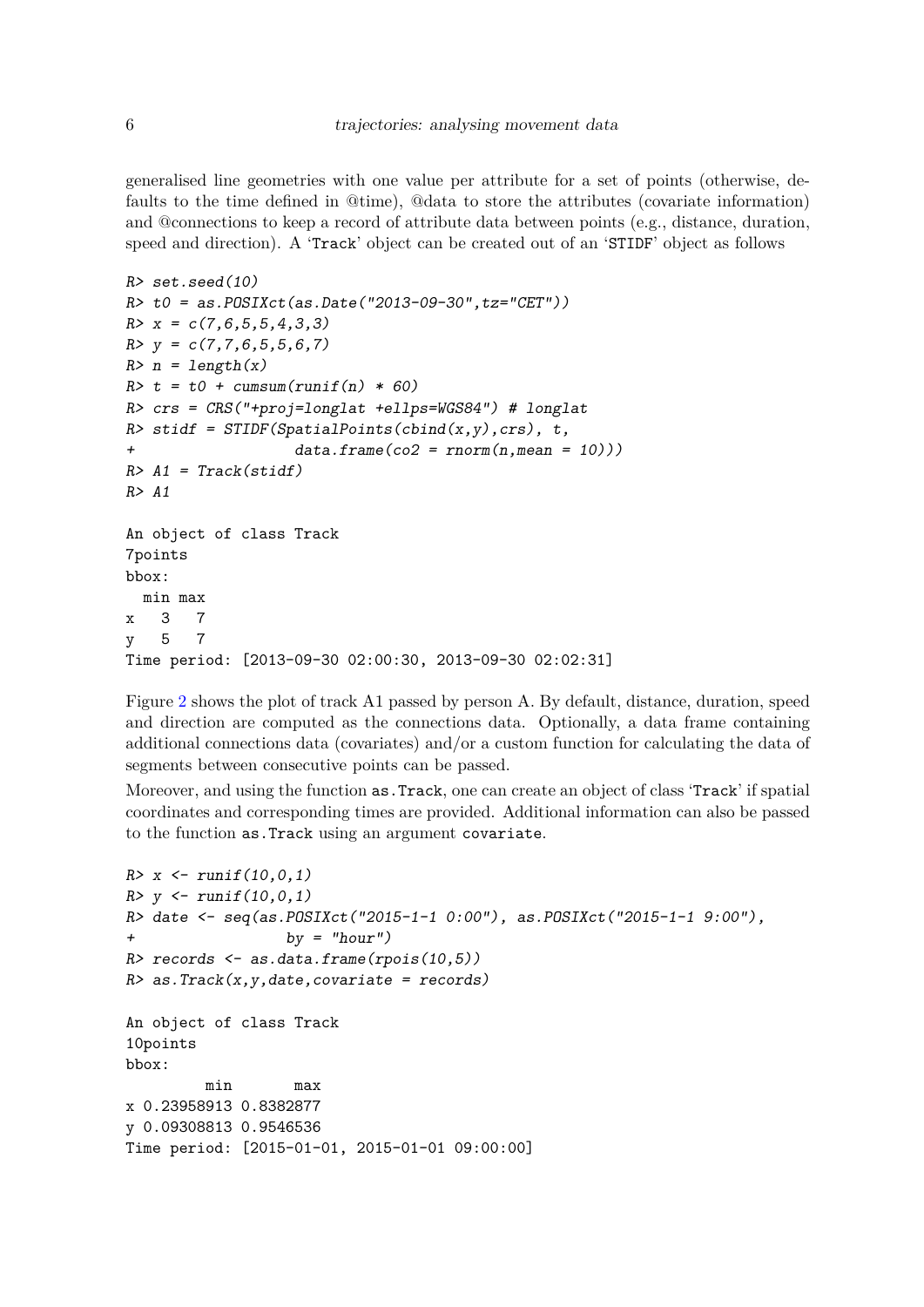#### <span id="page-6-0"></span>R> plot(A1)



**Figure 2:** Single track A1 passed by person A.

# **3.2. Tracks**

The class 'Tracks' embodies a collection of tracks followed by a single person, animal or object. The class contains two slots: @tracks to store the tracks as objects of class 'Tracks' and @tracksData to hold a summary record for each particular track (e.g. minimum and maximum time, total distance and average speed). An object of class 'Tracks' can be created by:

```
R > x = c(7, 6, 6, 7, 7)R > y = c(6,5,4,4,3)R> n = length(x)R> t = max(t) + cumsum(runif(n) * 60)
R> stidf = STIDF(SpatialPoints(cbind(x,y), crs), t,
+ data.frame(co2 = rnorm(n,mean = 10)))
R > A2 = \text{Track}(stidf)R> # Tracks for person A:
```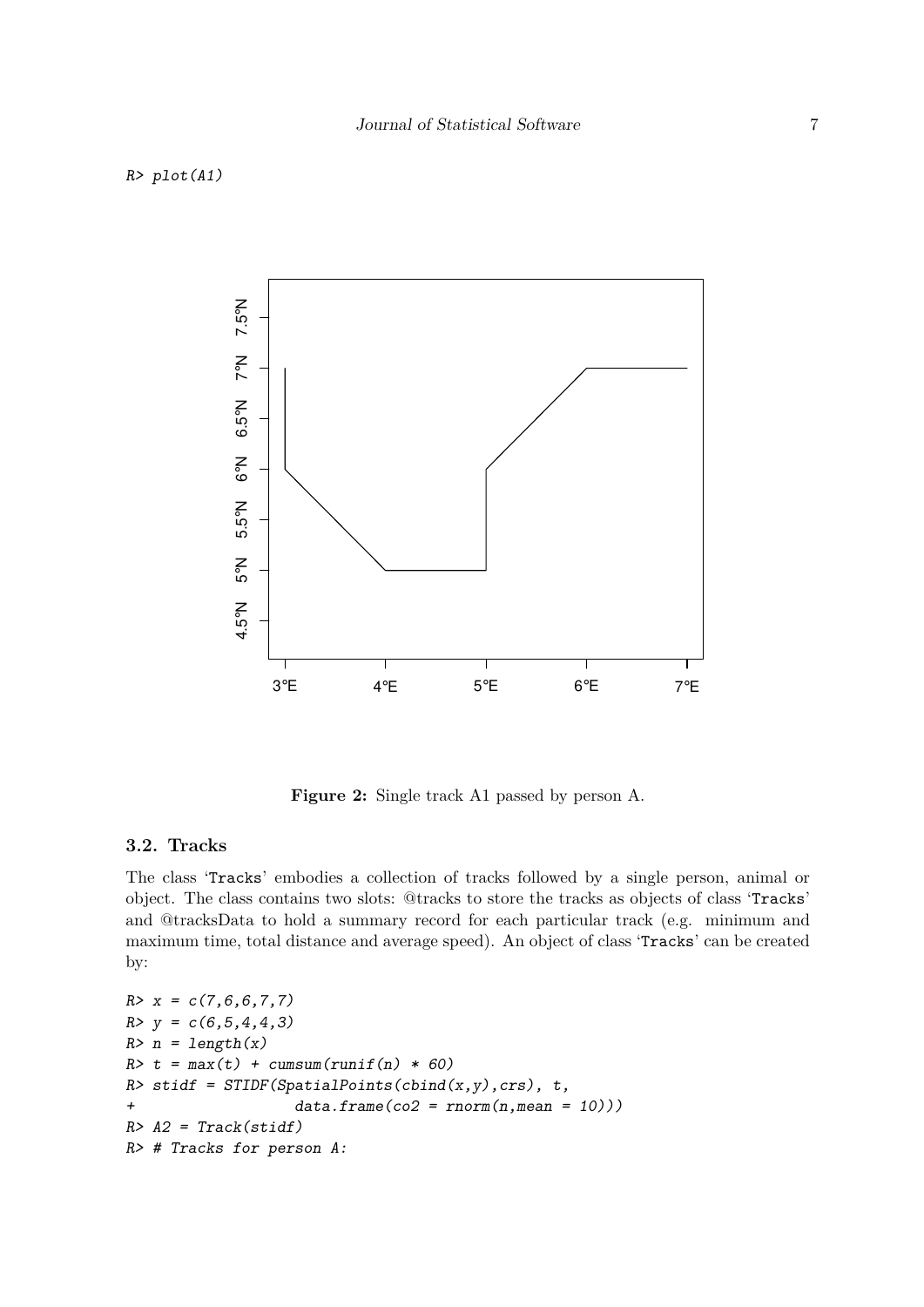```
R > A = Tracks(list(A1=A1, A2=A2))R > AAn object of class Tracks
```
2 tracks followed by a single object

where A1 and A2 are of class 'Track'. By default, the minimum and maximum coordinates and time, the total number of geometries, the total distance as well as the average speed are computed as the summary information data. As for the 'Track' method, a data frame and/or a custom function can be passed to expand the default data.

# **3.3. TracksCollection**

The class 'TracksCollection' represents a collection of tracks followed by many persons, animals or objects. The class contains two slots: @tracksCollection to store the tracks as objects of class 'Tracks' and @tracksCollectionData to hold summary information about each particular person, animal or object (e.g., the total number of tracks per each object). A 'TracksCollection' object can be created by:

```
R> # person B, track 1:
R > x = c(2,2,1,1,2,3)R > y = c(5,4,3,2,2,3)R> n = length(x)R> t = max(t) + cumsum(runif(n) * 60)
R> stidf = STIDF(SpatialPoints(cbind(x,y), crs), t,
+ data.frame(co2 = rnorm(n,mean = 10)))
R > B1 = \text{Track}(stidf)R> # person B, track 2:
R > x = c(3,3,4,3,3,4)R > y = c(5, 4, 3, 2, 1, 1)R> n = length(x)R> t = max(t) + cumsum(runif(n) * 60)
R> stidf = STIDF(SpatialPoints(cbind(x,y), crs), t,
                   data-frame(co2 = rnorm(n,mean = 10))R > B2 = Track(stat)R> # Tracks for person B:
R > B = \text{Tracks}(list(B1=B1, B2=B2))R> Tr = TracksCollection(list(A=A, B=B))R> Tr
An object of class TracksCollection
```
2 collection of tracks followed by 2 object

where A and B are objects of class 'Tracks'. By default, the total number of tracks as well as the minimum and maximum coordinates, and time are computed as the summary information data. As for the 'Track' and 'Tracks' methods outlined above, a data frame and/or a custom function can be passed to expand the default data.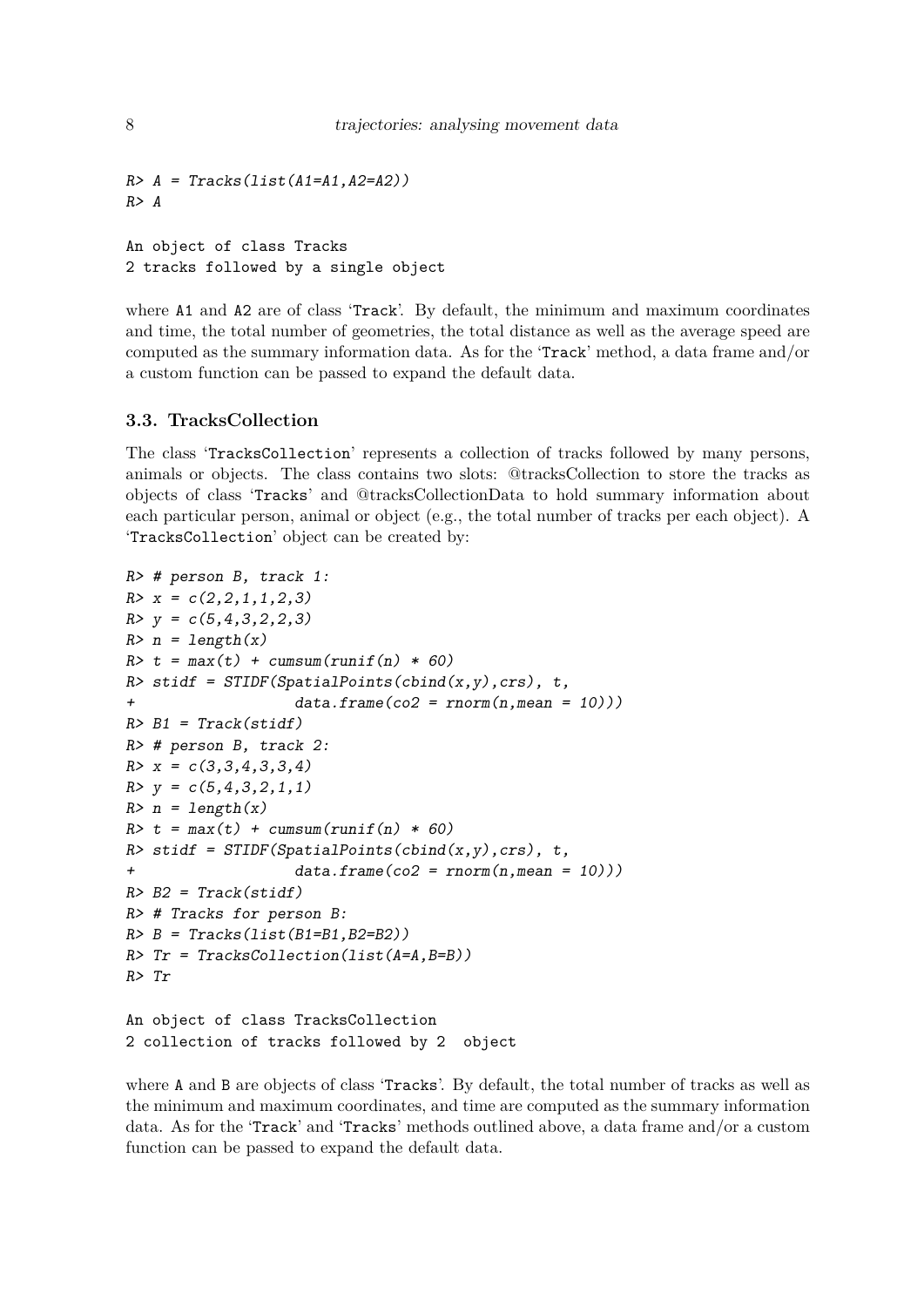#### **3.4. segments**

<span id="page-8-0"></span>The class 'segments' is written to provide a data structure for storing all the segments of a track, with a segment representing the line between two consecutive points.



Figure 3: Classes for trajectory data in package trajectories. Solid arrows denote inheritance. Arrows show the corresponding slot's class and slot's names are displayed using lines accordingly.

Figure [3](#page-8-0) shows the classes and their connection. We point out that classes 'STIDF', 'STI' and 'ST' belong to the package spacetime inherently .

A wealth of methods have been implemented to cover the most frequently used use cases. Table [1](#page-9-1) lists some of the methods applied to the objects of classes Track, Tracks and TracksCollection. Apart from those listed in Table [1,](#page-9-1) attribute data can be obtained or replaced by using [], [[]], @ and \$.

The use of some methods in Table [1](#page-9-1) is shown in the following lines of code. Figure [4](#page-10-0) shows the trellis plot of object Tr from class 'TracksCollection' which is previously created. We point out that we have used slot data of the corresponding tracks as attributes to see their changes over time.

```
geometries
         7
R > dim(B1)geometries
         6
```
 $R > dim(A1)$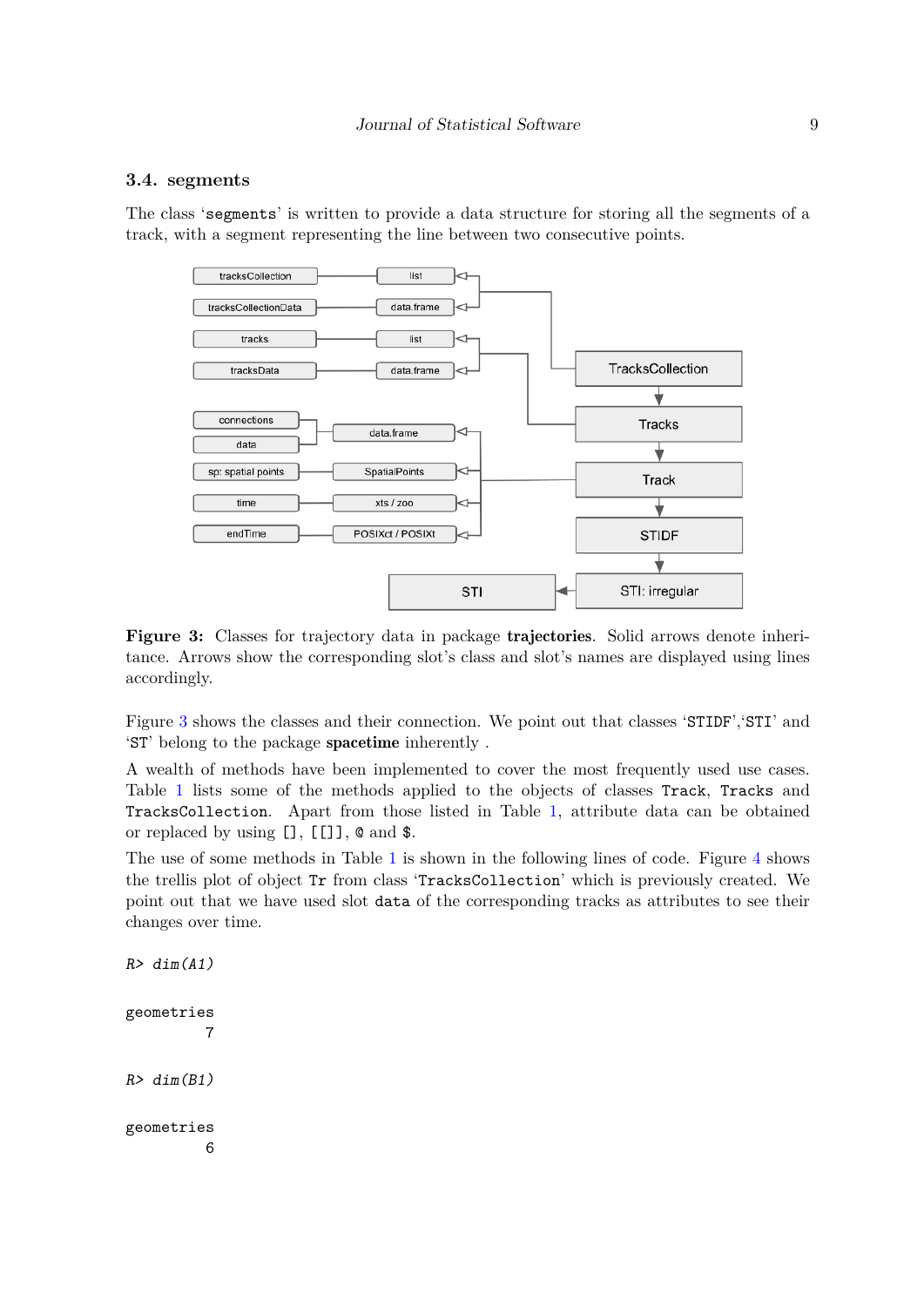<span id="page-9-1"></span>Table 1: Methods implemented in trajectories for objects from class 'Track', 'Tracks' and 'TrackCollection'.

| Method      | Operation                                                                 |
|-------------|---------------------------------------------------------------------------|
| dim         | Returns the number of spatial points of any track                         |
| summary     | Summarises the internal information                                       |
| proj4string | Retrieves projection attributes                                           |
| coordinates | Retrieves the coordinates of spatial locations                            |
| coordnames  | Retrieves coordinate names of fixes                                       |
| bbox        | The box (window) which contains the objects                               |
| stbox       | The spatio-temporal box (window) which contains the objects               |
| aggregate   | Spatially aggregate track properties (coercing fixes to points)           |
| compare     | Compares two 'Track' objects: for the common time period                  |
| dists       | Compares two 'Tracks' using the mean distance, the Frechet distance, etc. |
| downsample  | Remove fixes from a 'Track', starting with the most densely sampled ones  |
| frechetDist | Compute Frechet distance between two 'Track' objects                      |
| stcube      | Draw a space-time cube                                                    |
| stplot      | Create trellis plot for 'TracksCollection' objects                        |
| generalize  | Resample 'Track' to lower frequency or minimal distance                   |
| cut         | Obtain ranges of space and time coordinates                               |

R> stbox(A1)

x y time min 3 5 2013-09-30 02:00:30 max 7 7 2013-09-30 02:02:31 R> downsample(A1,B1) An object of class Track 6points bbox: min max x 3 7 y 5 7 Time period: [2013-09-30 02:00:30, 2013-09-30 02:02:31]

# **4. Simulation and model fitting**

# <span id="page-9-0"></span>**4.1. Trajectory simulation**

Simulating trajectory patterns can be a useful tool to imitate true models and understand their behaviour. The package trajectories allows simulating tracks using rTrack, rTracks,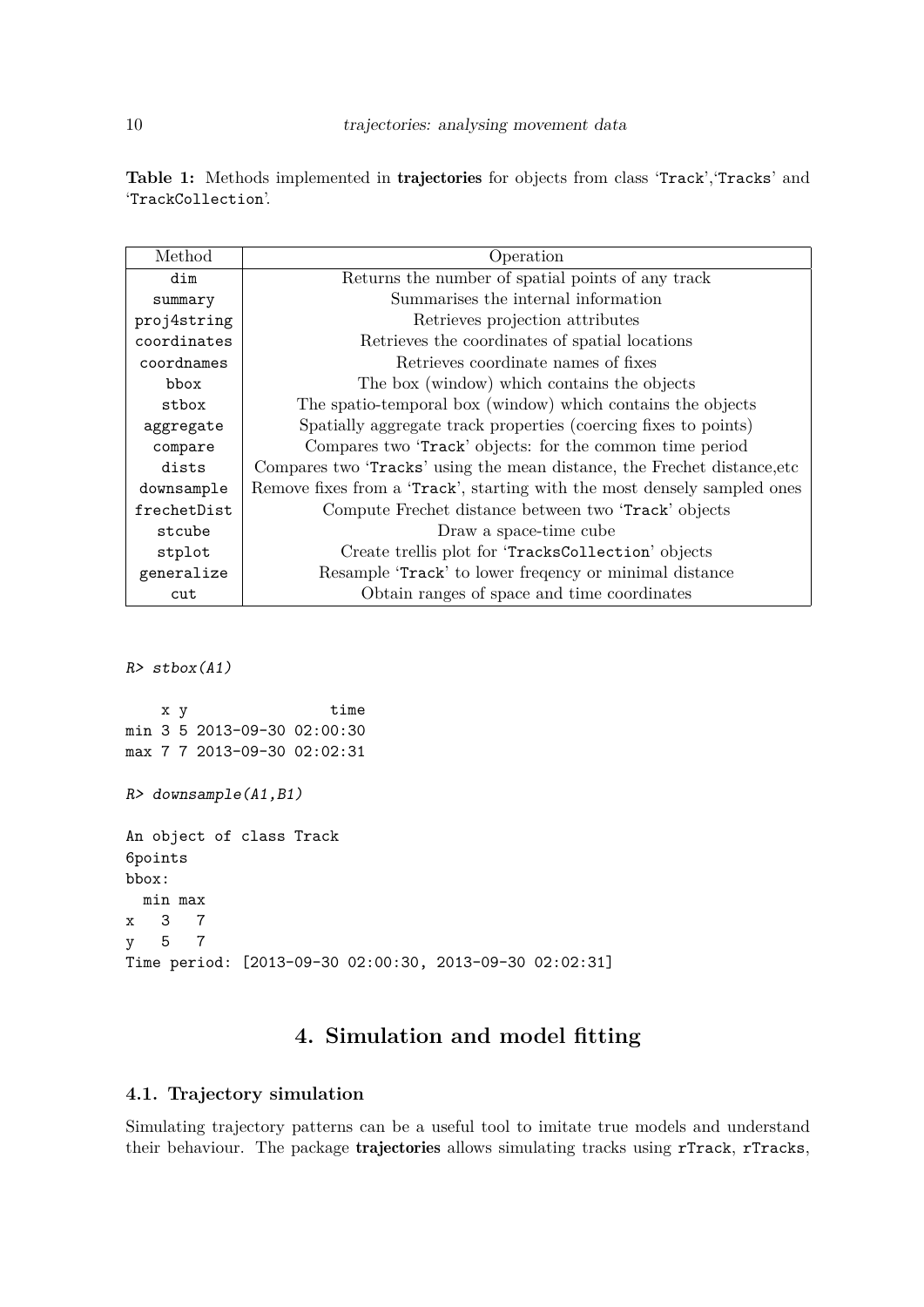```
R> stplot(Tr, attr = "co2", arrows = TRUE, lwd = 3, by = "IDs")
```


**Figure 4:** Co2 consumption over time.

rTracksCollection where rTrack() generates a single track, rTracks() simulates a collection of tracks assumed to be passed by a single object and rTracksCollection is used to simulate a set of tracks passed by different objects. By default, these functions do not consider any box (or window) for the track to be simulated in and consider  $origin = c(0,0)$  as the origin of the track. However, one can still restrict the track to a desirable closed box using the argument bbox. If transform=TRUE and no bbox is given, then rTrack transforms the track to the default box  $[0,1] \times [0,1]$ , where in this case the origin is a random point in the default box. If a default box bbox (e.g. m in the following example) is given and transform=TRUE, then origin is a random point in bbox and the final track is also transformed into bbox. The function rTrack simulates tracks with a predefined number of points per track (indicated as n in the code with default 100). However if nrandom=TRUE then it simulates a track with a random number of points based on a Poisson distribution with parameter n. An example of these functions is the following:

```
R> set. seed(10)R> x <- rTrack();xAn object of class Track
100points
bbox:
       min max
x -53.38677 -3.232289
y -53.08787 -1.594295
Time period: [1970-01-01, 1970-01-01 01:39:00]
```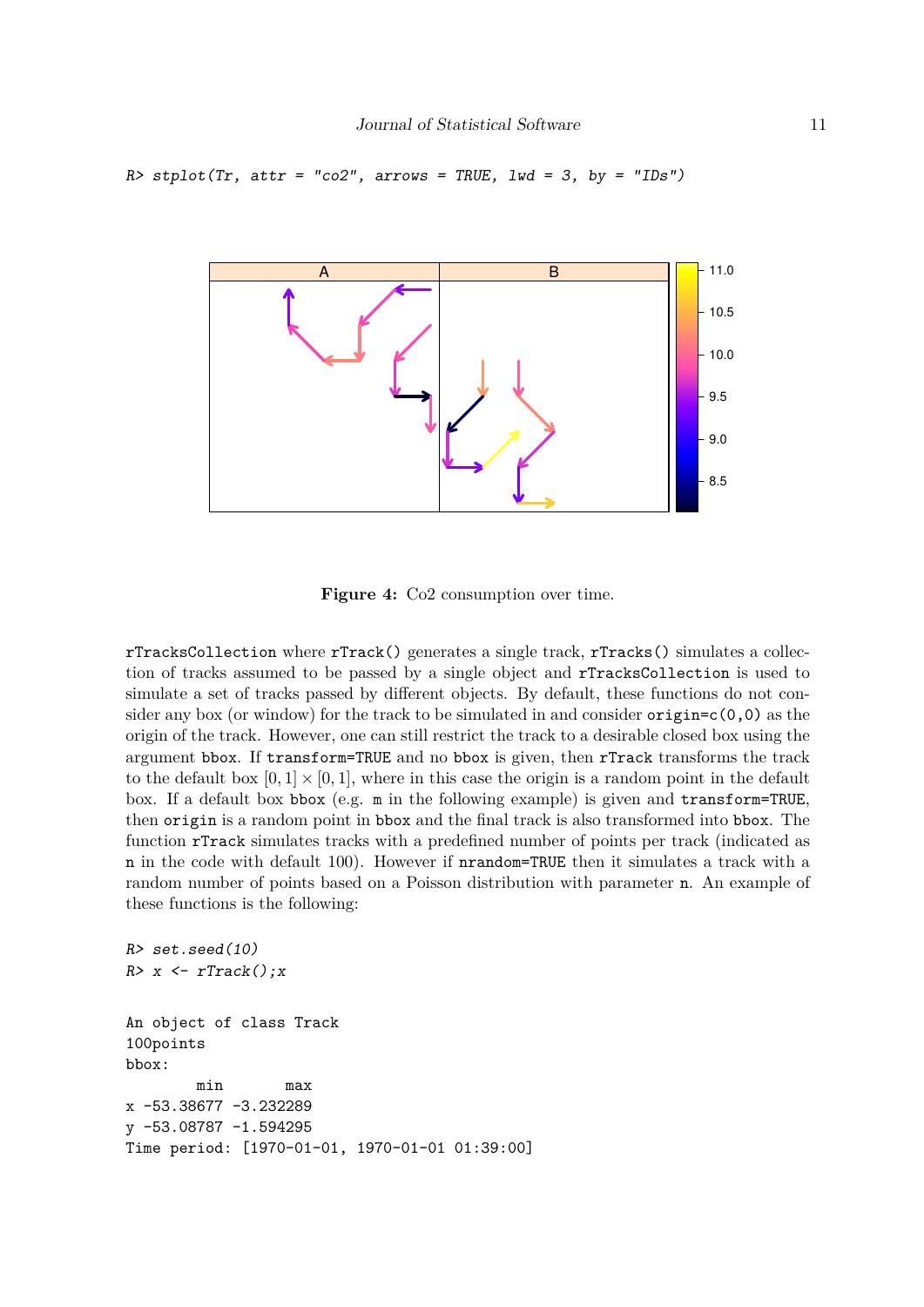```
R> y <- rTrack(transform = T); y
An object of class Track
100points
bbox:
  min max
x 0 1
y 0 1
Time period: [1970-01-01, 1970-01-01 01:39:00]
R > m <- matrix(c(0, 10, 0, 10), nrow=2, by row = T)R w \leftarrow rTrack(bbox = m, transform = T); w
An object of class Track
100points
bbox:
  min max
x 0 10
y 0 10
Time period: [1970-01-01, 1970-01-01 01:39:00]
R> z <- rTrack(bbox = m, transform = T, nrandom = T); z
An object of class Track
108points
bbox:
  min max
x 0 10
y 0 10
Time period: [1970-01-01, 1970-01-01 01:47:00]
```
Figure [5](#page-12-1) shows four different random tracks: x is a random track with all defaults, y is a random track transformed to a unit box, w is a random track transformed to the box  $[0, 10] \times [0, 10]$ , and z is a simulated track in a same box as w but with a random number of points. The number of points in  $\bf{w}$  is 100 whereas  $\bf{z}$  is constituted by 108 points.

## **4.2. Model fitting**

The behaviour of trajectory data might also be studied using available tools for time series modelling. However, obtaining a proper model is extremely important as it highlights the underlying structure of the series, and the fitted model can be used for future forecasting. The R package trajectories can fit ARIMA models to movement data. Using R package forecast, the function auto.arima.Track fits arima models to the spatial coordinates of an object of class 'Track'. Note this is applicable to individuals. See example below.

```
R> library(forecast)
R> data(A3)R> auto.arima.Track(A3)
```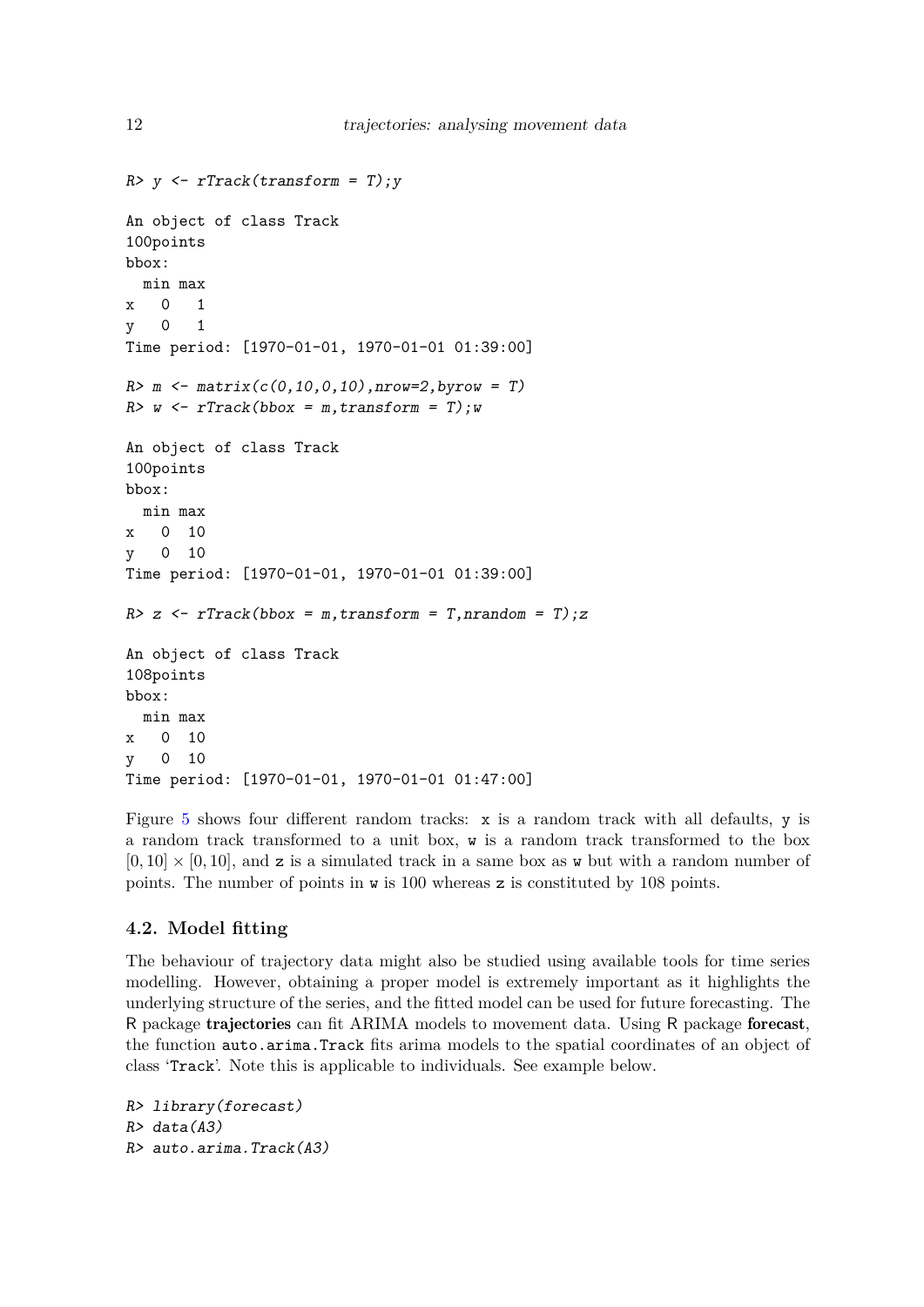```
R > par(mfrow=c(2,2),mar=rep(2.2,4))R> plot(x, lwd=2, main="x"); plot(y, lwd=2, main="y")
R> plot(w,lwd=2,main="w");plot(z,lwd=2,main="z")
```


Figure 5: Simulated random tracks using rTrack. x is random track with all defaults. y is a random track transformed to a unit box. w is a random track transformed to the box  $[0, 10] \times [0, 10]$  and z is in a same box as w but with the random number of points.

```
Arima model fitted to x-coordinate: ARIMA(0,2,1)
Arima model fitted to y-coordinate: ARIMA(1,1,1) with drift
```
# **5. Exploratory data analysis**

<span id="page-12-0"></span>This section presents some statistical methods, implemented in the R package trajectories, to analyse the behaviour of trajectory patterns. A single plot of trajectories pattern might not display interesting information, and if the pattern contains too many tracks, it then needs some analysis to summarise and reveal concealed information. In particular, one may be interested in discovering the more visited streets within a city. Other interesting findings could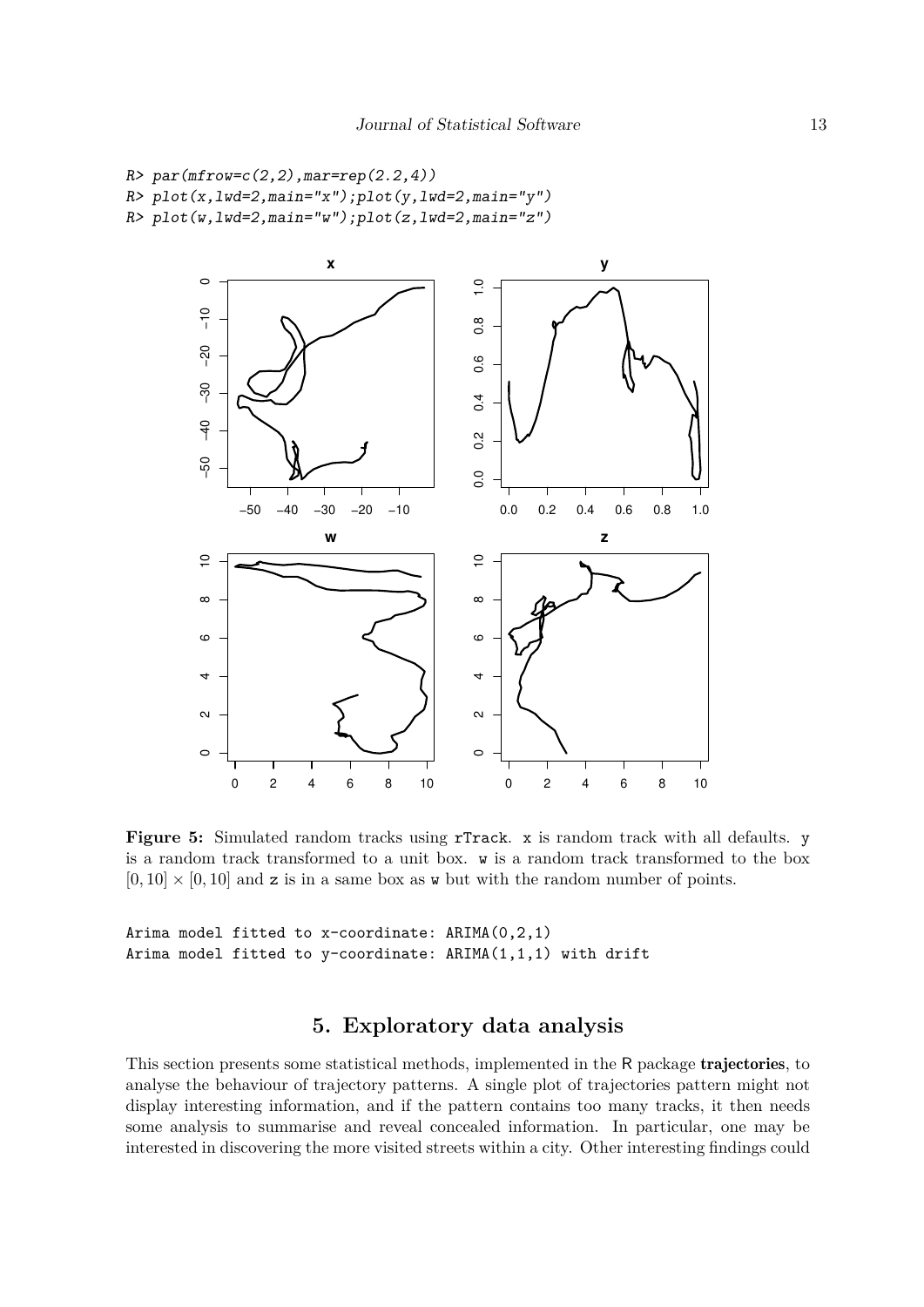be the type of interaction between moving objects over time. In short, having a trajectory pattern, we might be interested in answering the following questions:

- 1. How does the average distance between objects change over time?
- 2. How is the spatially varying distribution of objects?
- 3. How do moving objects interact with each other? Does their interaction vary over time?
- 4. How does the spatially varying distribution of objects vary over time?

## **5.1. Data**

We considered a sample of the T-Drive trajectory dataset that contains one-week trajectories of 10357 taxis during the period of Feb. 2 to Feb. 8*,* 2008, within Beijing, China. T-drive is a smart driving direction services based on GPS trajectories of a large number of taxis. The GPS-equipped taxis are mobile sensors probing the traffic flows on road surfaces. So, the taxi trajectories contain the information of both human knowledge of experienced drivers and traffic patterns. The total number of points in this dataset is about 15 million and the total distance of the trajectories reaches up to 9 million kilometres. For more details about the data, see [Yuan, Zheng, Zhang, Xie, Xie, Sun, and Huang](#page-28-9) [\(2010\)](#page-28-9); [Yuan, Zheng, Xie, and](#page-28-10) [Sun](#page-28-10) [\(2011\)](#page-28-10).

We here point out some useful information about the dataset:

- 21 taxis have no information recorded.
- Regardless of taxis with no information, there are 4694 taxis with less than 10 recorded locations in at least one day.
- There are tracks with some jumps to the outside of the studied area and it may be caused by lack of GPS accuracy so that wrong locations have been removed. These locations might later be recovered by interpolation.

We thus analyse the cleaned dataset which is based on moving data of 5642 taxis. The map of the studied area is displayed in Figure [6.](#page-14-0) It is seen that the metropolitan area of Beijing is almost located in the centre of the map while there are some other townships, airports in the countryside of Beijing.

In the following, we present the implemented methods in **trajectories** by applying them to the taxi movement dataset in Beijing, China.

#### <span id="page-13-0"></span>**5.2. Distance analysis**

A simple way to get into the nature of movement data is to study the distance between objects. The function dists provides users with calculating the distance between a pair of objects of class 'Tracks'. This considers the distance between tracks when they overlap in time. The output is a matrix with distances between each pair of tracks or 'NA', if they do not overlap in time. A function to calculate distances can be passed to dists, such as mean, sum, frechetDist, etc.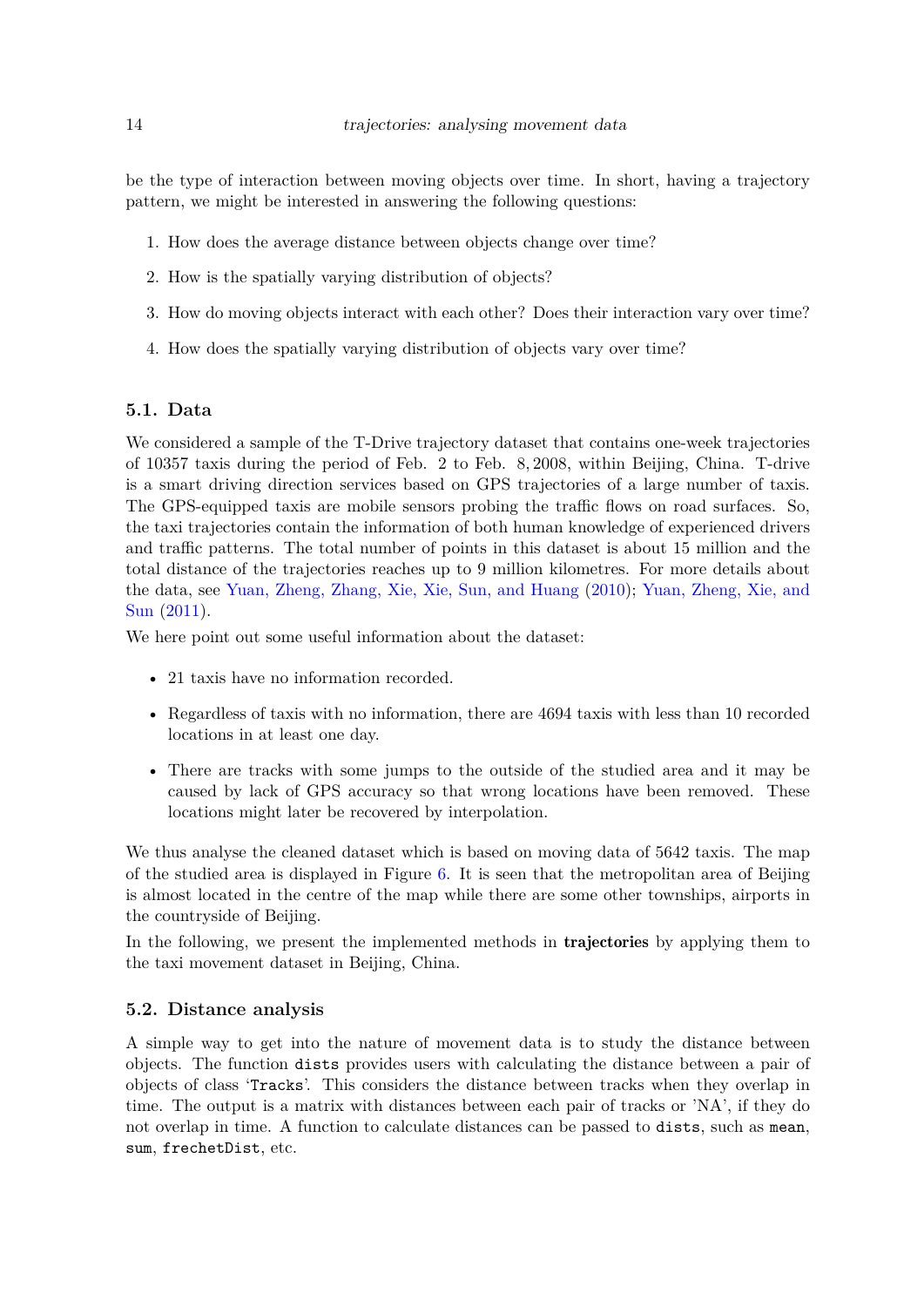<span id="page-14-0"></span>

Figure 6: Map of the studied area in Beijing, China.

```
R> library(xts)
R> data(A3)R> track2 <- A3R> index(track2@time) <- index(track2@time) + 32
R> track2@sp@coords <- track2@sp@coords + 0.003
R> ## create Tracks objects
R> tracks1 <- Tracks(list(A3, track2))
R> tracks2 <- Tracks(list(track2, A3))
R> ## calculate distances
R> ## Not run:
R> dists(tracks1, tracks2,mean)
          [,1] [,2][1,] 0.5481612 0.0000000
[2,] 0.0000000 0.5481612
```
# *Average distance over time*

The distance between objects over time might discover some interesting information. Studying pairwise distances over time can somehow reveal the type of interaction between objects.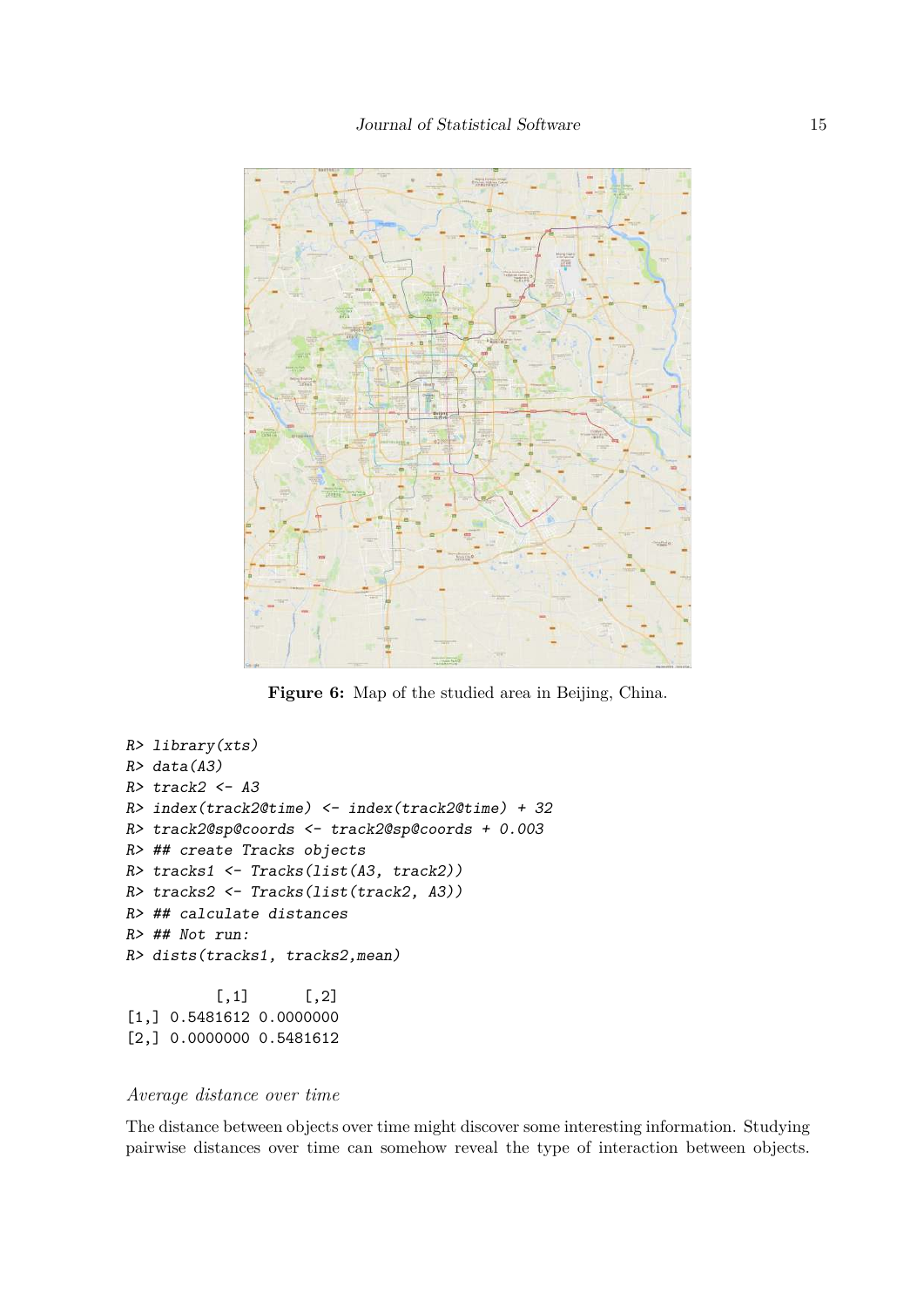Having a pattern of tracks, we may be able to see how moving objects interact each other over time. Moreover, this can highlight the crowded hours within a particular period of time. We here propose to look at average pairwise distances over time. To do so, one can imitate the following steps:

- 1. Based on the time range of all tracks  $s_i$ , create a regular time sequence.
- 2. Interpolate each track  $s_i$  based on the created time sequence. For this purpose, the function reTrack can be used. It reconstructs each track *s<sup>i</sup>* according to a desirable time sequence.
- 3. Discretise the trajectory pattern *S* to a collection of point patterns  $\mathbf{x}_1, \mathbf{x}_2, \ldots, \mathbf{x}_k$ . Note that the number of points in each pattern might be different.
- 4. For any  $\mathbf{x}_i, i = 1, \ldots, k$ , calculate pairwise distances between all data points.
- 5. Report the average of pairwise distances per each time.

Steps above are implemented in the function avedistTrack. In order to use avedistTrack, we only need to specify the argument timestamp. It then returns the average distance between objects based on that timestamps.

Figure [7](#page-16-0) shows the average distance between taxis in Beijing. The left plot shows the average pairwise distance between taxis for all the week and it is easily seen that there is a daily trend. In order to see the more crowded hours within a day, we show the average pairwise distances during the 3-rd of Feb 2008 in the right plot in Figure [7.](#page-16-0) It can be seen that the crowded time comes between midday and 17 : 00. Also, it shows how taxis are getting far from each other during night. Note that small average distances between taxis might be a sign of traffic during the corresponding hours. We point out that the reason of having larger average distance in the last two days might be the Chinese new year holidays.

As an alternative, one can use nearest neighbour distances instead of pairwise distances. But that might not distinguish patterns with different hot-spots, i.e. patterns with different sets of tracks concentrated in some particular subregions.

#### **5.3. Movement smoothing**

Aiming at analysing moving objects, it might be of interest to highlight the relationship of movement with space and time. This section is considered to perform smoothing over the length of movements per each consecutive time. Thus, it might reveal those areas with faster/slower movements. For this purpose, the function Track.idw performs inverse-distance weighted smoothing over a trajectory pattern by imitating the following steps:

- 1. Follow steps 1-3 in Section [5.2.](#page-13-0)
- 2. Using each consecutive point patterns, say  $\mathbf{x}_o$  and  $\mathbf{x}_d$ , build  $k-1$  segment patterns.
- 3. For each segment pattern, find the mid-point of segments, mark it with the length of the corresponding segment.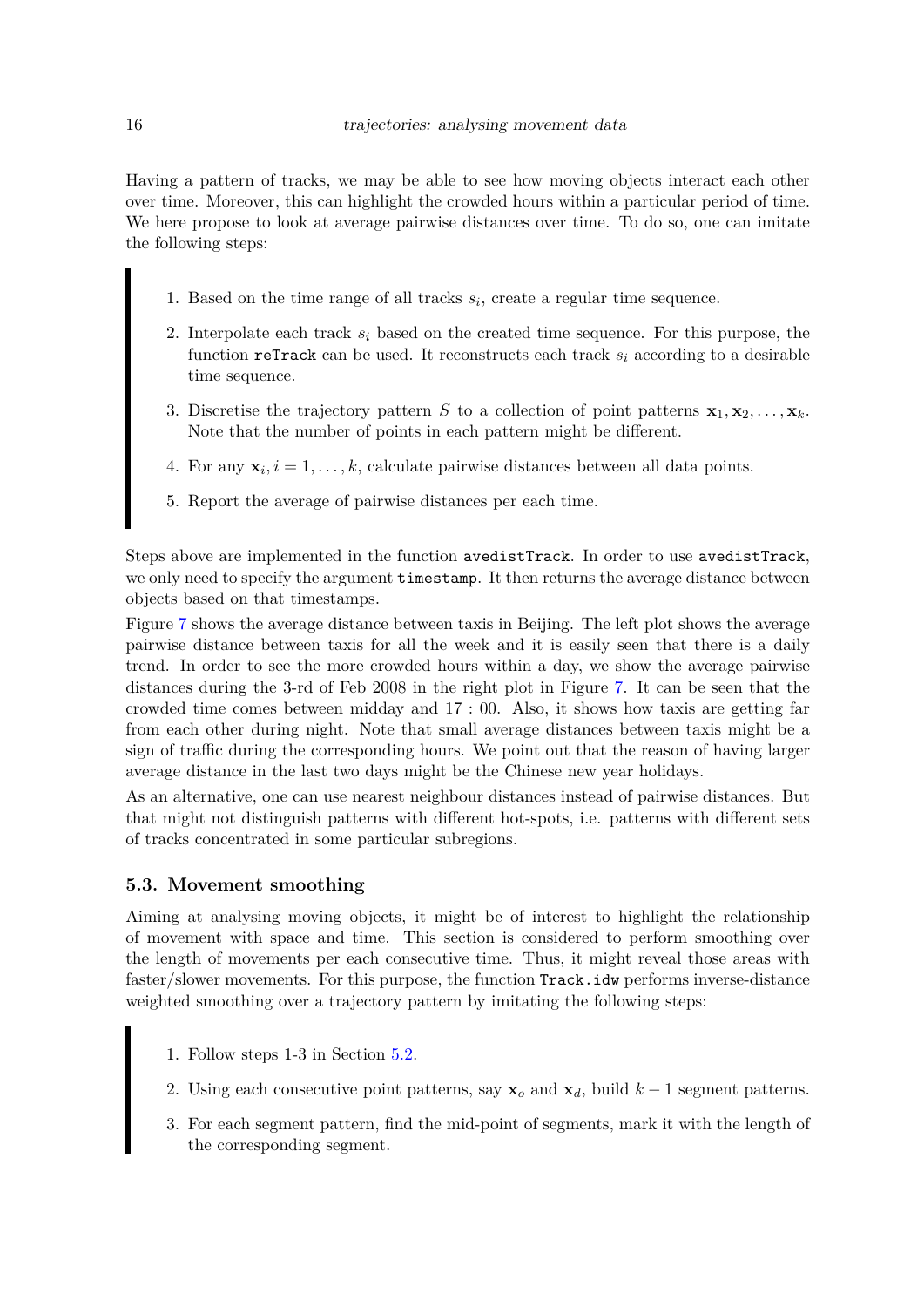```
R> if (do_all){
+ par(mfrow=c(1,2))+ meandist <- avedistTrack(Beijing,timestamp = "20 mins")
+ plot(meandist,type="l",lwd=2)
+ distinframe <- data.frame(tsq=attr(meandist,"tsq"),dist=meandist)
+ dist3rd <- distinframe[substr(distinframe$tsq,start = 1,stop=10)==
+ "2008-02-03",]
+ plot(dist3rd$tsq,dist3rd$dist,type="l",xlab="time",
+ ylab="average distance",lwd=2)
+ }
        26000
        24000
                                    22000
```


**Figure 7:** Average pairwise distances between taxis in Beijing, China. *Left*: Within the period 2 − 8, Feb 2008. *Right*: During 3-rd of Feb 2008.

- 4. Using the marked mid-points, create *k* − 1 marked point patterns where each mark represents the length of movement per location.
- 5. Apply the function idw from the package spatstat [\(Baddeley](#page-26-4) *et al.* [2015\)](#page-26-4) to each marked point pattern where it does inverse-distance weighted smoothing.
- 6. Step 5 returns *k* − 1 maps in which the average of them is the output of function Track.idw.

Mathematically speaking, if for each point pattern  $\mathbf{x}_i$ , data points  $\{x_1, x_2, \ldots, x_{n_i}\}$  are marked by  $\{l_1, l_2, \ldots, l_{n_i}\}\)$  then the smoothed value at an arbitrary location  $u \in W$  is

$$
\bar{g}(u) = \frac{1}{k-1} \left[ \sum_{i=1}^{k-1} \frac{\sum_{j=1}^{n_i} w_j l_j}{\sum_{j=1}^{n_i} w_j} \right],
$$
\n(2)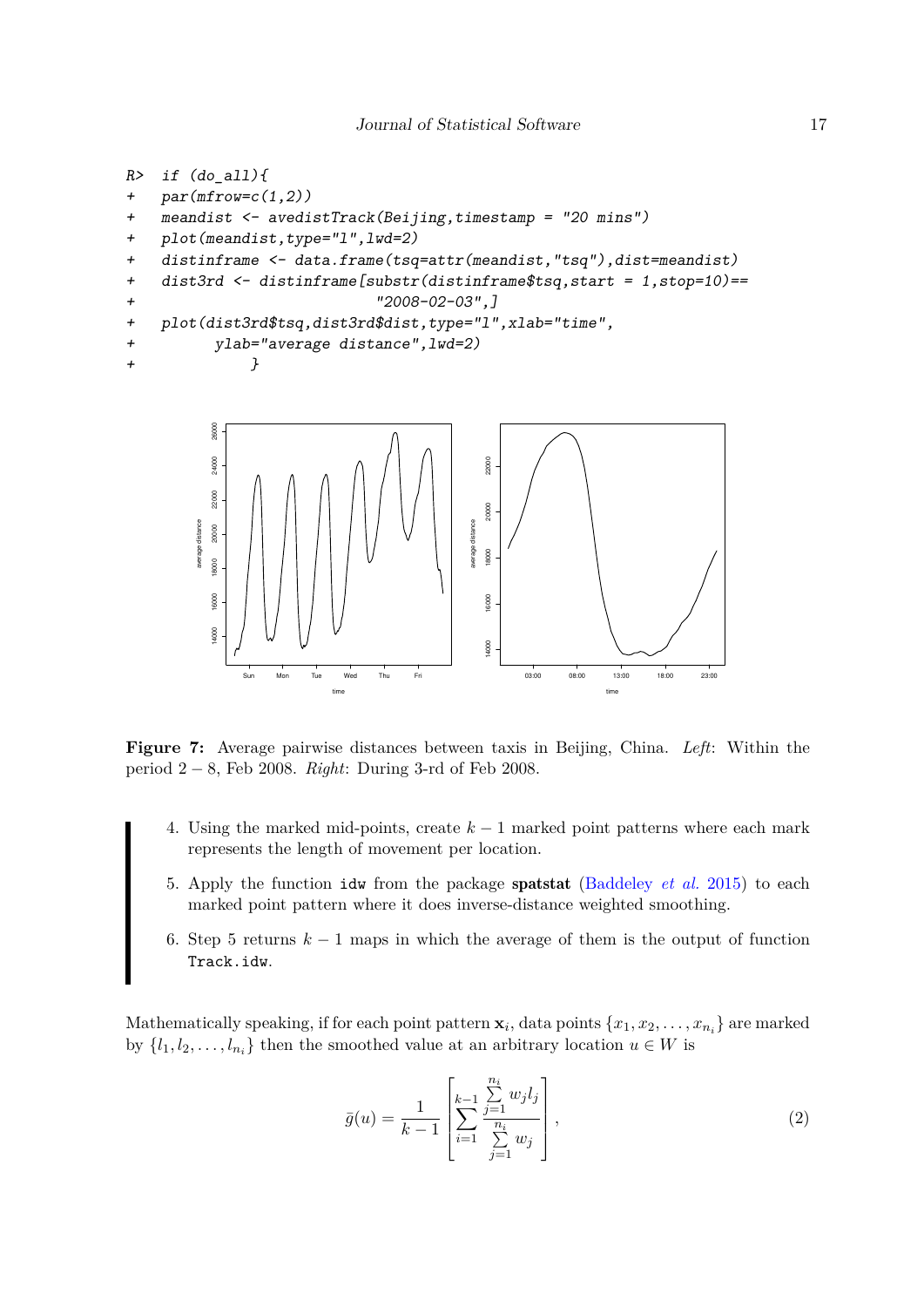where

$$
w_j = \frac{1}{(d(u, x_j))^p},\tag{3}
$$

in which *d* measures the distance between *u* and  $x_j \in \mathbf{x}_i$ ,  $l_j$  is the corresponding mark of  $x_j$ that is the length of the corresponding segment to  $x_j$ ,  $n_i$  is the number of points in the *i*-th pattern and *p* is an integer, being 2 as a default value. For details see [\(Baddeley](#page-26-4) *et al.* [2015,](#page-26-4) Chapter 15).

In order to use Track.idw, we only need set the argument timestamp. When collecting data, it may happen to record the location of objects which are actually stopped. Therefore and to not include them in the movement smoothing, there is an argument epsilon so that movements with length less than epsilon are not included in the computation. If no epsilon is set in the function, it then uses all segments. The following code generates an image of class 'im' which reflects the smoothed movement of taxis per 20 minutes.

Figure [8](#page-18-0) shows the movement smoothing for taxi data in Beijing according to the timestamp= "20 mins". Here, we have not considered movements with length less than 1000 meters. In other words, we assume taxis with the length of movements less than 1000 meters per 20 minutes as stopped. This confirms that moving in the centre is slower than countryside/highways in Beijing, and in particular, it reveals some highways/freeways in which taxis are moving faster..

After smoothing the length of movements over space, we now turn to see the changes in the average of the length of movements over time. The function avemove measures the average length of movements passed by a collection of tracks based on a desirable timestamps. Now, we apply this to the taxi data in Beijing as follows Figure [9](#page-19-0) shows the average length of movements per 20 minutes by taxis in Beijing. The daily trend can be seen in the left plot, and the right plot shows that between midnight and early morning, the average length of movements is decreasing while from morning till noon there is an increase in the length of movements. In the afternoon, there can be seen a decrease in the average length of movements which might be caused by traffic.

#### **5.4. Intensity function**

An exploratory data analysis of point patterns often starts with estimating the intensity function  $\lambda$  which reflects the mean number of points in different regions and may be seen as a "*heat-map*" for the events. A well-known method to estimate the intensity function  $\lambda$  is by kernel smoothing. [Diggle](#page-26-7) [\(1985\)](#page-26-7) introduced a uniform edge-corrected kernel estimator

<span id="page-17-0"></span>
$$
\widehat{\lambda}(u) = \frac{1}{c_W(u)} \sum_{i=1}^n \kappa(u - x_i), \qquad u \in W \tag{4}
$$

and [Jones](#page-27-14) [\(1993\)](#page-27-14) proposed the alternative estimator

<span id="page-17-1"></span>
$$
\widehat{\lambda}(u) = \sum_{i=1}^{n} \frac{\kappa(u - x_i)}{c_W(x_i)}, \qquad u \in W
$$
\n(5)

where

$$
c_W(u) = \int_W \kappa(u - v) \mathrm{d}v, \qquad u \in W \tag{6}
$$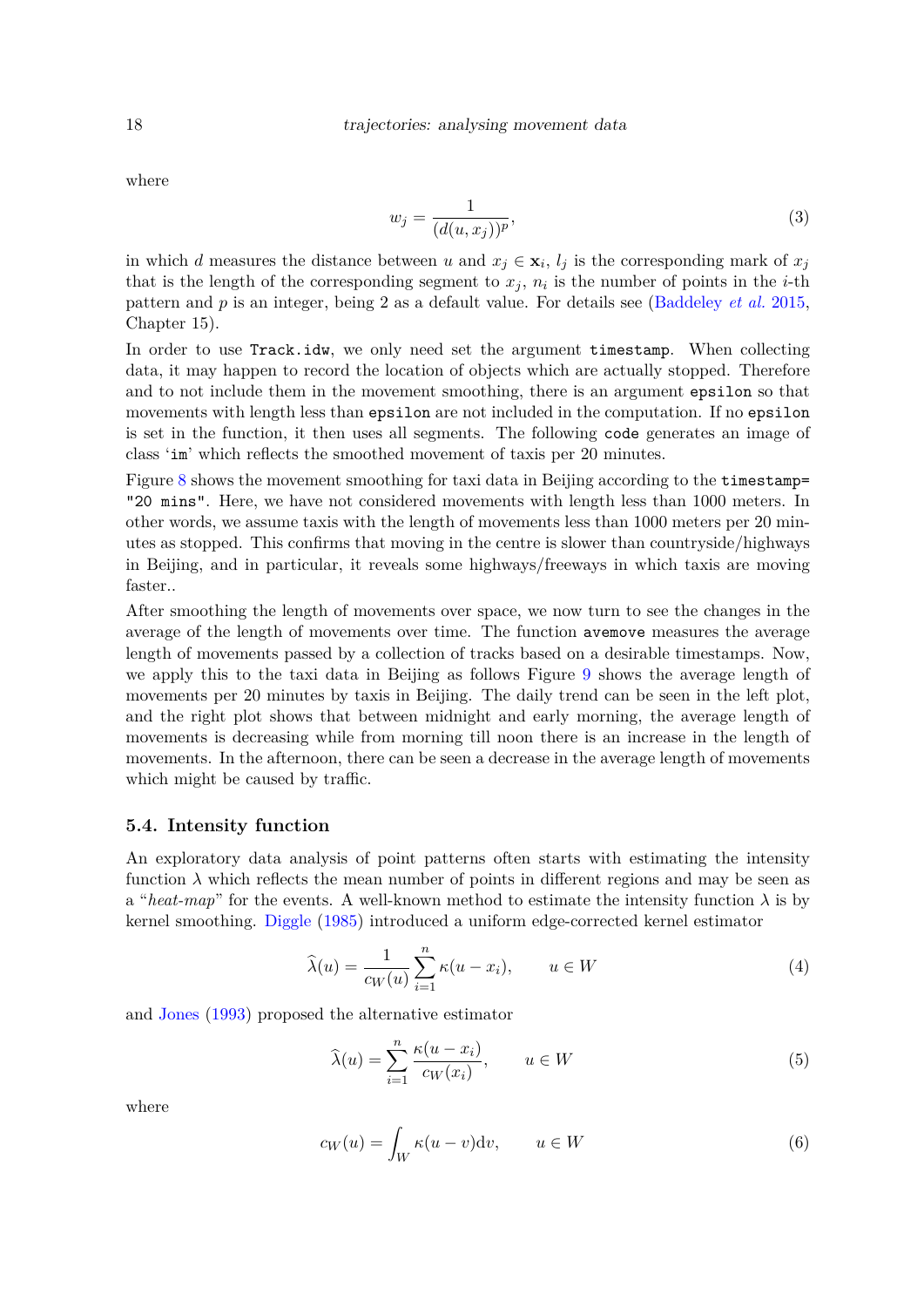```
R> if(do_all){
   b \leftarrow Track.idw(Beijing,timestamp = "20 mins",epsilon=1000)
   plot(b,main="",ribwid=0.04,ribsep=0.02)
    + }
```


**Figure 8:** Movement smoothing for taxi data in Beijing, China based on timestamp = "20 mins" and movements with length longer than 1000 meters.

is the edge correction factor, and  $\kappa$  is a kernel function. We note that the estimator [\(4\)](#page-17-0) is unbiased if the true intensity is uniform while the estimator [\(5\)](#page-17-1) conserves mass, meaning that  $\int_W \hat{\lambda}(u) \, du = n$ . Both estimators [\(4\)](#page-17-0) and [\(5\)](#page-17-1) can be computed using the R package spatstat for planar point patterns. We here avoid mathematical definitions of a point process and assume that  $X$  is finite, i.e. any realisation is a point pattern with finite number of points, and the number of points in any subregion is a well-defined random variable [\(Baddeley](#page-26-4) *et al.* [2015\)](#page-26-4). For technical details of point processes see [\(Møller and Waagepetersen 2003;](#page-27-11) [Daley](#page-26-6) [and Vere-Jones 2007\)](#page-26-6).

Being able to estimate the intensity function of planar spatial point patterns, we are here interested in estimating the intensity function for trajectory patterns. Such estimator can highlight well-traveled areas based on the tracks of moving objects (e.g. humans, cars) within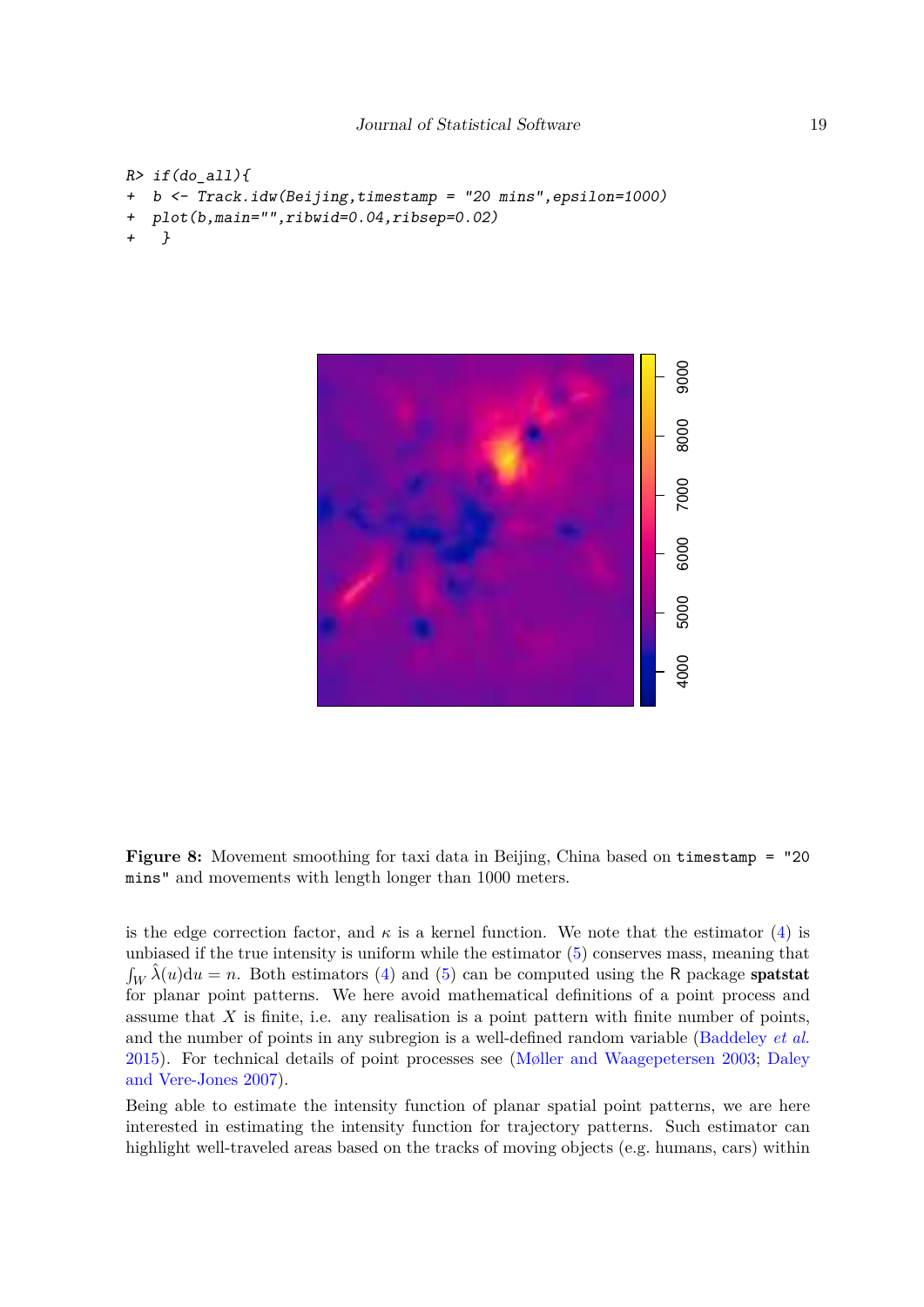```
R> if(do_all){
+ q <- avemove(Beijing,timestamp = "20 mins",epsilon=1000)
+ par(mfrow=c(1,2))+ plot(q,type="l",lwd=2)
+ qdata <- data.frame(q,attr(q,"tsq")[-c(1,length(attr(q,"tsq")))])
+ colnames(qdata) <- c("dist","startingtime")
+ q3rd <- qdata[substr(qdata$startingtime,start = 1,stop=10)=="2008-02-03",]
+ plot(q3rd$startingtime,q3rd$dist,type="l",xlab="time (hour)"
+ ,ylab="average movement",lwd=2)
+ }
```


**Figure 9:** Average length of movements by taxis in Beijing, China versus time based on timestamp = "20 mins", and movements with length longer than 1000 meters. *Left*: Within the period 2 − 8 Feb 2008. *Right*: During the 3-rd of Feb 2008.

the time period in question. We next propose an average intensity estimate using the following steps:

- 1. Follow steps  $1 3$  as in Section [5.2.](#page-13-0)
- 2. For any  $\mathbf{x}_i$ , estimate the intensity function, say,  $\lambda_i$ .
- 3. The average over all estimated intensity functions  $\hat{\lambda}_i$  may be considered as an estimated intensity for the trajectory pattern *S*.

Mathematically speaking, and (for instance) using the intensity estimator [\(5\)](#page-17-1), we propose

<span id="page-19-1"></span>
$$
\widehat{\widehat{\lambda}}(u) = \frac{1}{k} \sum_{i=1}^{k} \widehat{\lambda}_{i}(u) = \frac{1}{k} \sum_{i=1}^{k} \sum_{j=1}^{n_{i}} \frac{\kappa(u - x_{j})}{c_{W}(x_{j})}, \qquad u \in W,
$$
\n(7)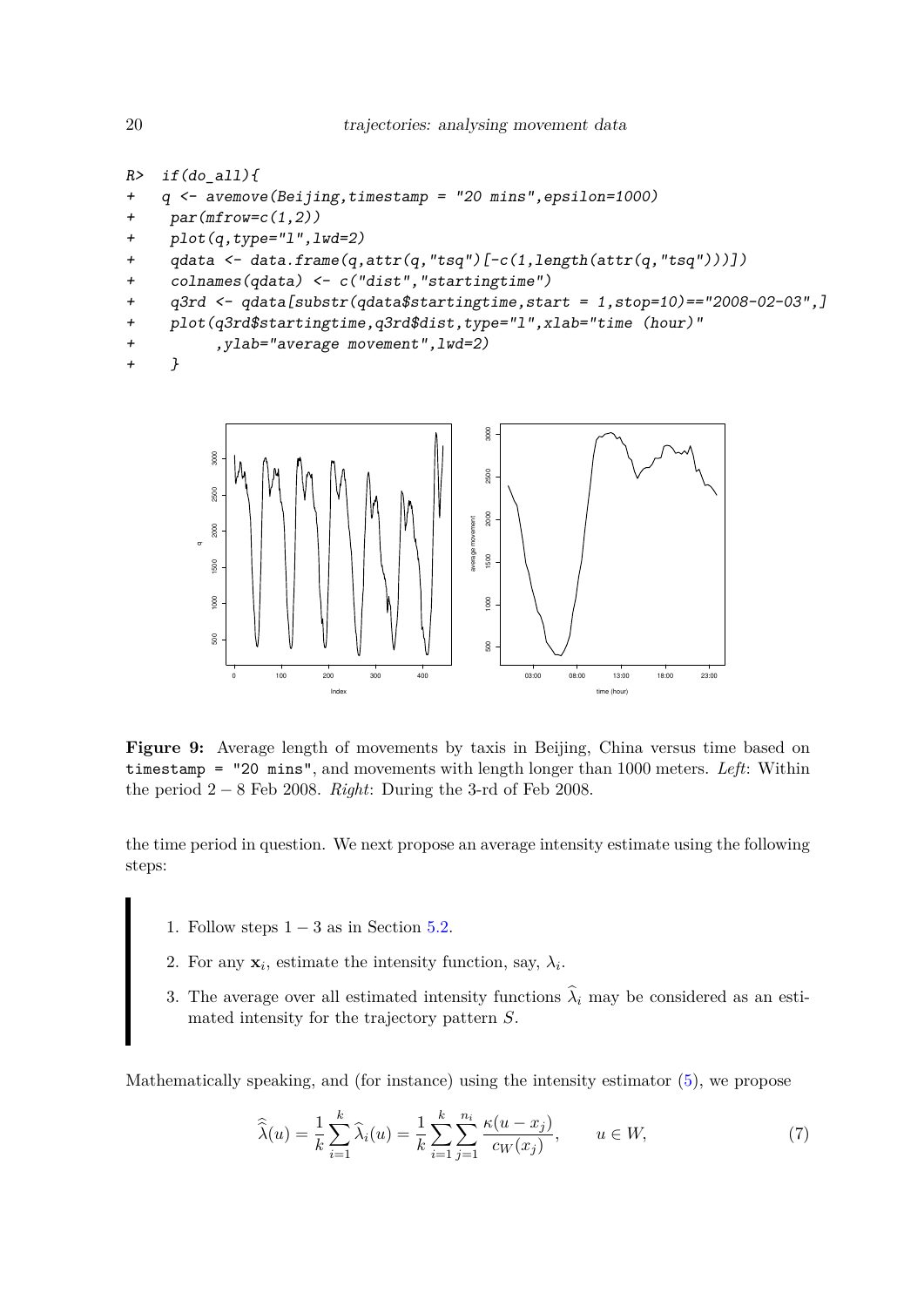as an estimator of the intensity of the trajectory pattern *S*. Intuitively, we interpret  $\hat{\lambda}(u)$ as the average expected number of points (objects) within the time period *T* in a small area around *u*. As a simple example, consider the movements of cars within a city in a particular day, the estimator [\(7\)](#page-19-1) reveals the more dense streets, highways, freeways, etc in that day. Intensity estimator [\(7\)](#page-19-1), possible to use both edge corrections, is implemented in the trajectories package using the function density.Track. The function density.Track builds the point patterns  $\mathbf{x}_1, \mathbf{x}_2, \ldots, \mathbf{x}_k$  and pass them to the function density.ppp in the package spatstat.

We next turn to calculate the average estimated intensity of the taxi data using the estimator  $(7).$  $(7).$ 

Figure [10](#page-21-0) shows the estimated intensity using the estimator  $(4)$  for both Beijing and its metropolitan area. The bandwidth has been selected using a likelihood cross-validation method and the function bw.ppl in spatstat. Other bandwidth selection methods can also be passed to density.Track. Figure [10](#page-21-0) highlights the most well-traveled areas in which those areas in the countryside with higher intensities (left plot) are some townships or airports. The right plot highlights the crowded routes within the centre of Beijing, China.

One may still think of adaptive intensity estimators such as the Voronoi estimator [\(Ord 1978;](#page-27-15) [Barr and Schoenberg 2010\)](#page-26-9). We here point out that as the estimator [\(7\)](#page-19-1) is built based on an average of estimated intensities of a set of spatial point patterns, one can estimate each of  $\lambda_i$  using adaptive estimators resulting in a final adaptive estimator for the corresponding trajectory pattern.

#### **5.5. Chi maps**

After discretising the trajectory pattern *S* to some point patterns and being able to estimate the individual intensity functions  $\lambda_i$ , one may think of discovering the areas with more/less events than the expected number. This motivates us to think of  $\chi^2$  statistics

<span id="page-20-0"></span>
$$
\chi^2 = \frac{o - e}{\sqrt{e}},\tag{8}
$$

which measures the discrepancy between the expected number (*e*) and observed number (*o*). This can be easily applied to the estimated intensity functions  $\lambda_1, \lambda_2, \ldots, \lambda_k$  and in any time  $t_i, i = 1, \ldots, k$ , and as a result we can see where the estimated intensity differs from the expected intensity. For example, for a fixed time  $t = t_1$ ,

$$
e_{t_1}(u) = \frac{\sum\limits_{i=1}^k \widehat{\lambda}_i(u) \sum\limits_{v \in W} \widehat{\lambda}_1(v)}{\sum\limits_{i=1}^k \sum\limits_{v \in W} \widehat{\lambda}_i(v)}, \qquad u \in W,
$$

is the expected intensity at time  $t = t_1$  and location  $u \in W$ . Doing so for all  $u \in W$  enables us to draw a map of  $\chi^2$  values in a fixed time. The resulting map discloses the areas where the estimated intensity differs from the expected intensity. The function chimaps generates a map based on a given timestamp and rank. The argument rank is a number between one and the length of the generated time sequence based on the given timestamp.

The chi maps of the 3-rd of Feb based on three different ranks are displayed in Figure [11.](#page-22-0) Values of each pixel is calculated by equation [\(8\)](#page-20-0). We show the chi maps for three different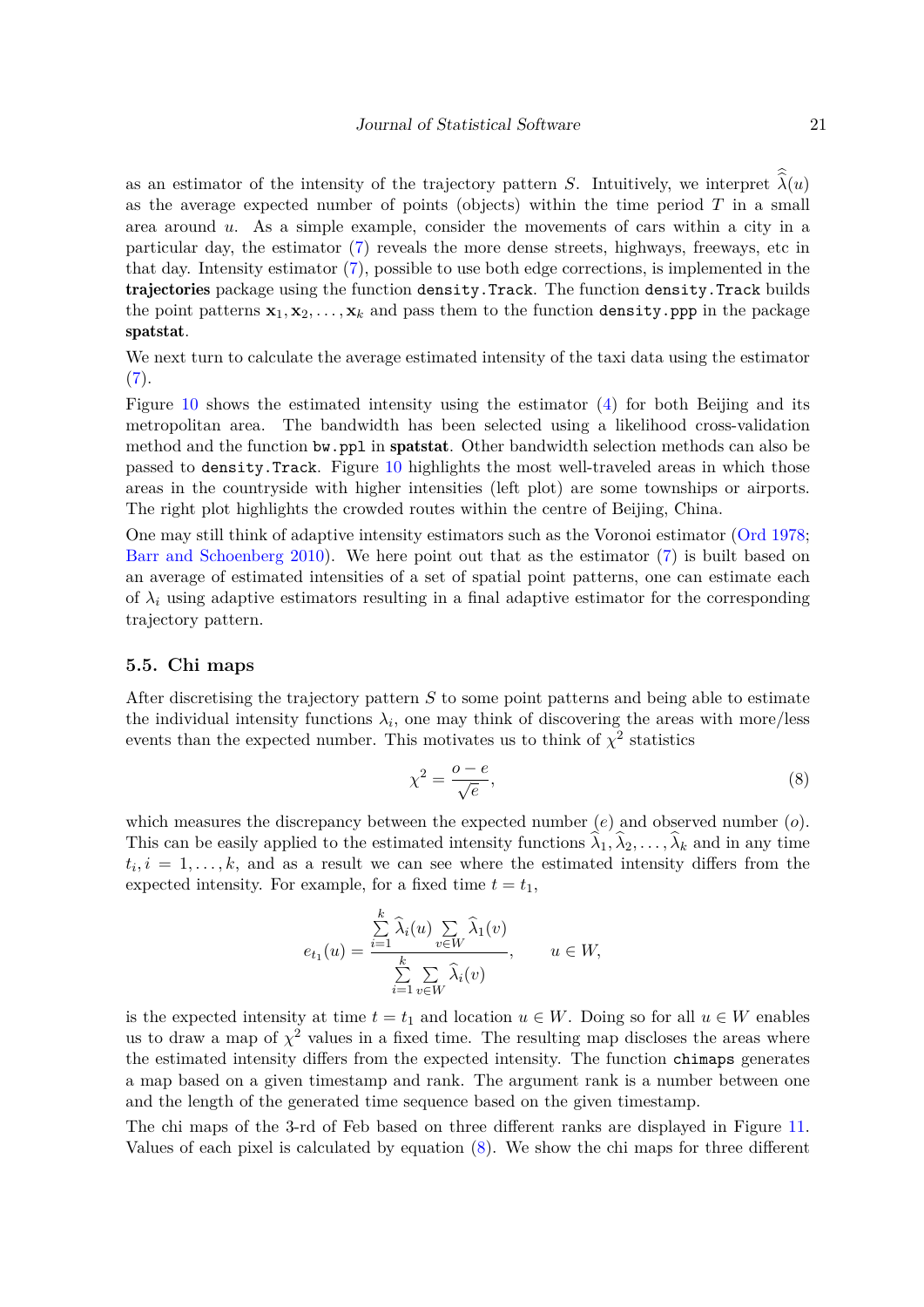```
R> if(do_all){
+ d <- density.Track(Beijing,timestamp = "20 mins",bw.ppl)
+ par(mfrow=c(1,2))
   plot(d,main="",ribwid=0.04,ribsep=0.02)
+ #focus on the center
\frac{+}{\text{w}} <- owin(c(440000,455000),c(4410000,4430000))
+ pps <- attr(d,"ppps")
+ npps <- lapply(X=1:length(pps),FUN = function(i){
+ pps[[i]][w]
+ })
+
+ centerimg <- lapply(X=1:length(npps),FUN = function(i){
+ density(npps[[i]],bw.ppl(npps[[i]]))
+ })
+ fcenterimg <- Reduce("+",centerimg)/length(centerimg)
+
+ plot(fcenterimg,main="",ribwid=0.04,ribsep=0.02)
+ }
```


**Figure 10:** Estimated intensity function. *Left*: Beijing. *Right*: Beijing metropolitan area.

times during the day in which changes over time can be seen. The left plot of Figure [11](#page-22-0) shows the chi map at 06:10:44 so that the estimated intensity is higher than the expected intensity in the countryside. The reason for this might be the movements from countryside to the city center in the early morning. The middle plot of Figure [11](#page-22-0) shows that the estimated intensity in the city is higher than the expected intensity. This may be caused by heavier traffic in the city during the day than in the countryside. In the right plot of Figure [11,](#page-22-0) although the estimated intensity is still slightly higher than the expected one in the city, can see that the  $\chi^2$  statistic [\(8\)](#page-20-0) takes values around 0 almost everywhere at night. These three plots together confirm the changes in the values of the  $\chi^2$  statistic [\(8\)](#page-20-0) over time so that the mass is moving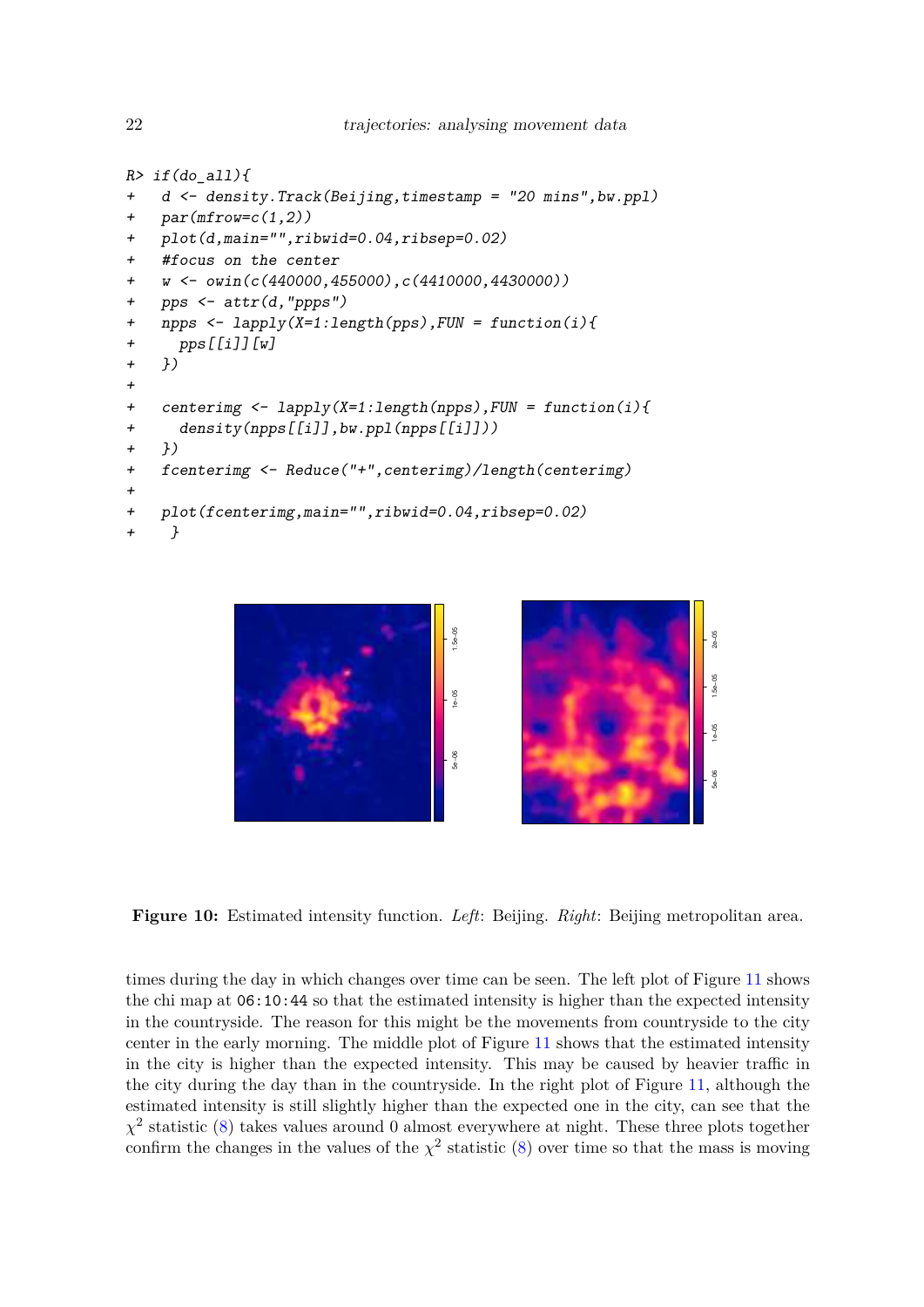to the city in the morning and goes away in the evening. This behaviour may be explained by the movements to the city in the the morning and moving back to the countryside in the evening.

```
R> if(do all){
+ ch <- chimaps(Beijing,timestamp = "20 mins",rank = 1)
+ chall <- attr(ch,"ims")
+ minmax <- lapply(X=1:length(chall),function(i){
+ return(list(min(chall[[i]]$v),max(chall[[i]]$v)))
+ })
+ minmax <- do.call("rbind",minmax)
+ col5 <- colorRampPalette(c('blue','white','red'))
+ color_levels=200
+ par(mar=c(0,0,1,1))
+ par(mfrow=c(1,3))
+ plot(chall[[51]],zlim=c(-max(abs(unlist(minmax))),max(abs(unlist(minmax))))
+ ,main=attr(ch,"timevec")[51],ribwid=0.04,ribsep=0.02,
+ col=col5(n=color_levels))
+ plot(chall[[75]],zlim=c(-max(abs(unlist(minmax))),max(abs(unlist(minmax))))
+ ,main=attr(ch,"timevec")[75],ribwid=0.04,ribsep=0.02,
+ col=col5(n=color_levels))
+ plot(chall[[104]],zlim=c(-max(abs(unlist(minmax))),max(abs(unlist(minmax))))
+ ,main=attr(ch,"timevec")[104],ribwid=0.04,ribsep=0.02,
+ col=col5(n=color_levels))
+ }
             2008−02−03 06:10:44 
                                 2008−02−03 14:10:44 
                                                     2008−02−03 23:50:44
```


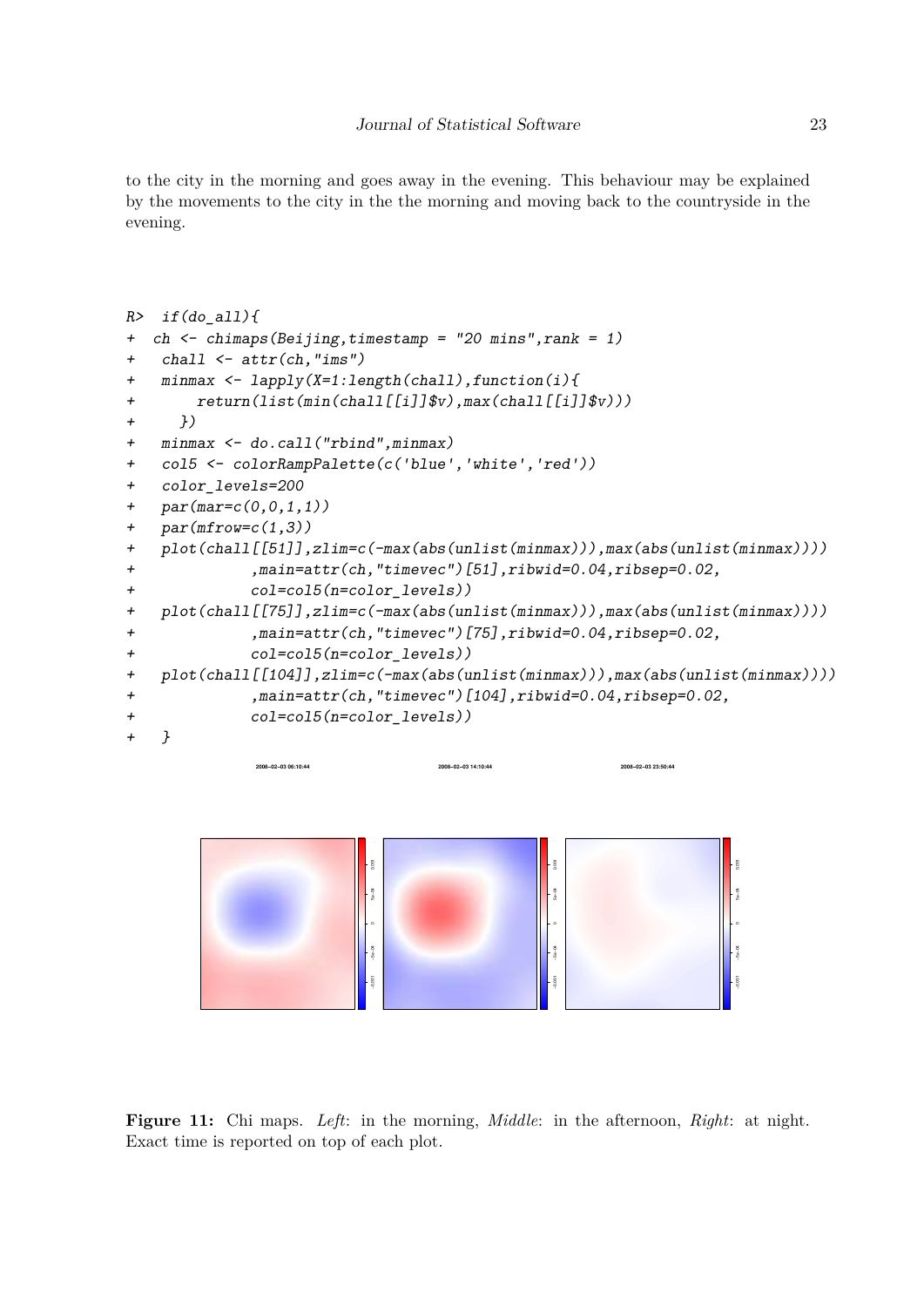#### **5.6. Second-order summary statistics**

After discretising a trajectory pattern and estimating the intensity function of each single resulted point pattern, we now turn to look at the interaction between the moving objects over time. We are interested in distinguishing whether objects tend to move independently or they show some kind of dependence (e.g. clustering or inhibition). A common way in the point process literature is to use summary statistics such as *K*-function and pair correlation function [\(Ripley 1977;](#page-28-11) [Baddeley, Møller, and Waagepetersen 2000\)](#page-26-10). Pairwise distances are the hint here: if objects tend to be close to each other, then most of the pairwise distances are going to be small, and if they favour to stand far then only a few of the pairwise distances are small [\(Baddeley](#page-26-4) *et al.* [2015\)](#page-26-4). [Baddeley](#page-26-10) *et al.* [\(2000\)](#page-26-10) considered second-order intensityreweighted stationary point processes, and defined the inhomogeneous *K*−function as

<span id="page-23-0"></span>
$$
K_{inhom}(r) = \frac{1}{|B|} \mathbb{E} \sum_{x_i \in B} \sum_{x_j \neq x_i} \frac{\mathbf{1}\{\|x_i - x_j\| \leq r\}}{\lambda(x_i)\,\lambda(x_j)}, \qquad r \geq 0
$$
\n
$$
(9)
$$

for any region  $B \subset \mathbb{R}^2$  with area  $|B| > 0$ . The pair correlation function is given by

<span id="page-23-1"></span>
$$
g(u,v) = \frac{\lambda^2(u,v)}{\lambda(u)\lambda(v)}, \qquad u, v \in W.
$$
 (10)

We point out that for Poisson point processes  $K_{inhom}(r) = \pi r^2(g(r) = 1)$ , and  $K_{inhom}(r) >$  $\pi r^2(g(r) > 1)$  indicates clustering, while  $K_{inhom}(r) < \pi r^2(g(r) < 1)$  shows inhibition between points. There is a close relationship between the *K*-function [\(9\)](#page-23-0) and the pair correlation function  $(10)$  as

$$
g(r) = \frac{K'_{inhom}(r)}{\pi r^2}, \qquad r > 0
$$

where  $K'_{inhom}$  is the derivative of  $K_{inhom}$ . The plug-in estimator of the *K*-function [\(9\)](#page-23-0) is of the form

$$
\widehat{K}(r) = \frac{1}{|W|} \sum_{i} \sum_{j} \frac{\mathbf{1}\{d_{ij} \le r\} e(x_i, x_j, r)}{\widehat{\lambda}(x_i)\,\widehat{\lambda}(x_j)}, \qquad r \ge 0
$$
\n(11)

where  $d_{ij}$  is the distance between  $x_i, x_j$  and  $e(x_i, x_j, r)$  is an edge correction. For more details see [\(Møller and Waagepetersen 2003,](#page-27-11) Chapter 4); [Illian](#page-27-12) *et al.* [\(2008\)](#page-27-12); [Diggle](#page-27-13) [\(2013\)](#page-27-13); [Gabriel](#page-27-16) [\(2014\)](#page-27-16); [\(Baddeley](#page-26-4) *et al.* [2015,](#page-26-4) Chapter7).

Summary statistics such as the *K*-function and the pair correlation function are used to analyse the type of interaction between points. Having this in mind, we next turn to use these functions in analysing the trajectory pattern *S*. Similar to our proposal for the intensity function and using summary statistics for point patterns, we here propose a variability area for the *K*-function and the pair correlation function as follows:

- 1. According to regular timestamps, discretise the trajectory pattern *S* and build the point patterns  $\mathbf{x}_1, \mathbf{x}_2, \ldots, \mathbf{x}_k$ .
- 2. For all the resulted point patterns  $\mathbf{x}_1, \mathbf{x}_2, \ldots, \mathbf{x}_k$ , estimate the *K*-function using [\(9\)](#page-23-0).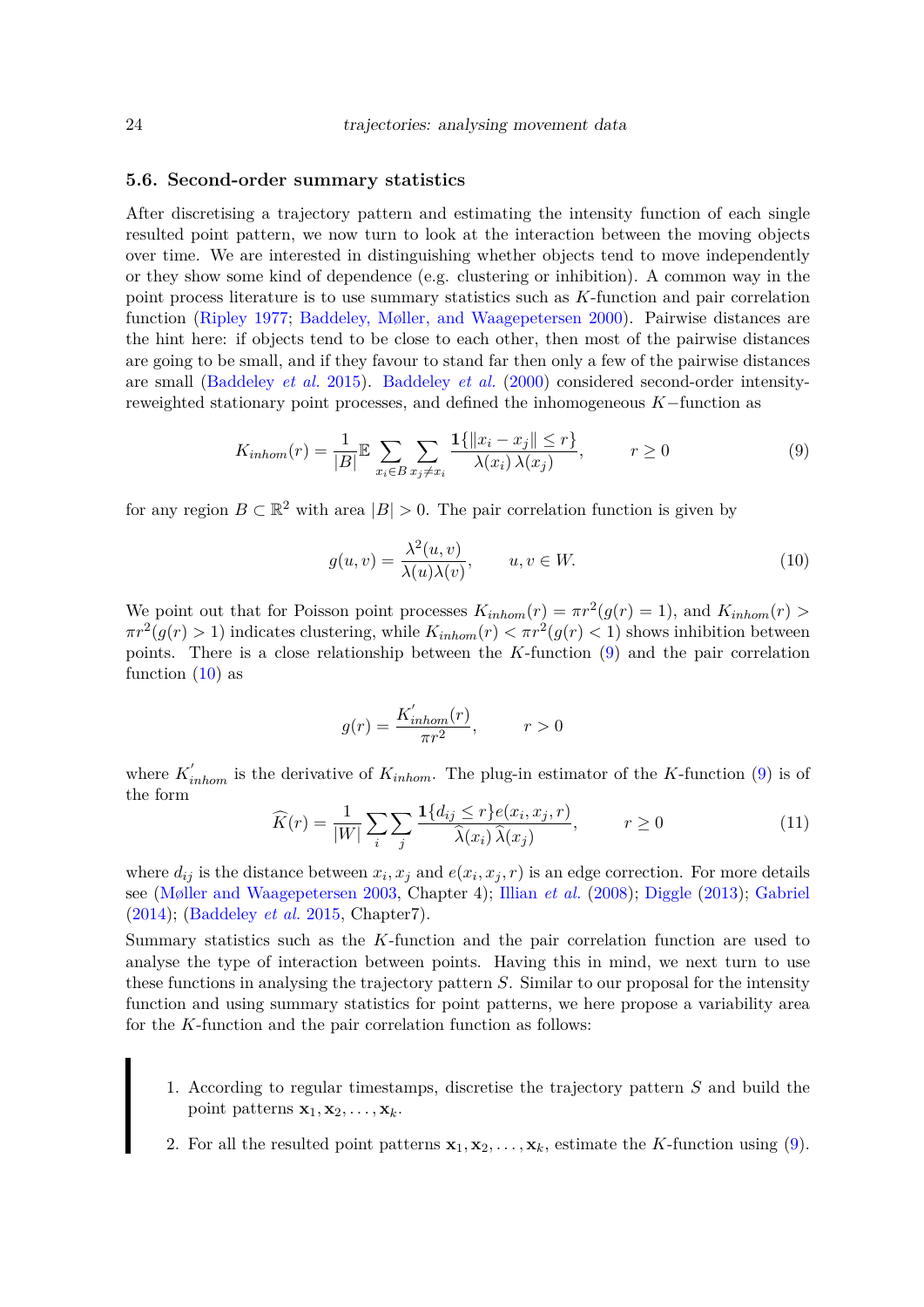3. From the estimated *K*-functions  $\widehat{K}_1, \widehat{K}_2, \ldots, \widehat{K}_k$ , build the pointwise variability area of the *K*-function, i.e. for each value of distance argument *r*, sort  $\widehat{K}_i(r)$  and then take the lowest and highest value amongst all; doing so for a sequence of *r* results in a variability area for the *K*-function. This shows how the type of interaction between objects changes over time.

Note that, steps above can be applied to the pair correlation function as well.

In both functions above, users can take advantage of the bandwidth selection to first estimate the intensity function and then pass estimated intensities to the function Kinhom or pcfinhom. Default is to not pass any estimated intensity function to Kinhom or pcfinhom in which the intensity will be estimated using the 'leave-one-out' kernel smoother [\(Baddeley](#page-26-10) *et al.* [2000,](#page-26-10) [2015\)](#page-26-4). Different edge corrections can be also passed to Kinhom.Track and pcfinhom.Track.

Finally and taking into account that estimated intensity in Figure [10](#page-21-0) represent a non-unifrom distribution and/or clustering behaviour, we show the variability area of *K*-function and pair correlation function over time in Figure [12](#page-25-0) (considering the "translate" correction, see [Gabriel](#page-27-16) [\(2014\)](#page-27-16)). The left plot displays the variation of *K*-function, showing that for small distances taxis tend to have a clustering behaviour while for larger distances they favour inhibition. The right plot of the variation of the pair correlation function also confirms the same behaviour. Due to the preference of moving within particular zones, *K*-function and pair correlation function might result as what is displayed in Figure [12.](#page-25-0) In other words, taxis might prefer to take passengers to close destinations within particular zones rather than further destinations. Argument q is to use quantiles of the values of *K*-function (or pair correlation function) rather than using maximum and minimum. Default q=0 uses maximum and minimum.

We point out that as this kind of discretising trajectory patterns results in a set of spatial point patterns, it may also drives us to consider them as replicated spatial point patterns. Therefore, one may be able to introduce a single *K*-function or pair correlation function for all patterns. Note that in this case, point patterns are not independent. For more details, see [\(Diggle 2013,](#page-27-13) Section 5.4).

# **6. Summary and discussion**

<span id="page-24-0"></span>Analysing trajectory data is often a challenge as moving objects are living in space while moving in time. Such data might be analysed in space or time separately. However, one may look at trajectory patterns with a different perspective.

In this paper, we introduced a set of classes to handle trajectory data and defined a set of methods to summarise trajectory patterns. We have considered different classes to handle tracks passed by one object or a group of objects. We also aimed at statistically analysing trajectory data in space and see the changes in the behaviour of data over time. To do so, the literature of spatial point processes has been adapted to trajectory patterns. An average intensity function is defined for a trajectory pattern with tracks that overlap in time and it nicely reveals the more visited spots, streets, highways, etc. Pairwise distances between different objects have been also considered in **trajectories** showing how moving objects interact over time. Moreover, we have implemented methods to smooth the length of movements over time which highlights where objects move faster/slower. In addition, the discrepancy between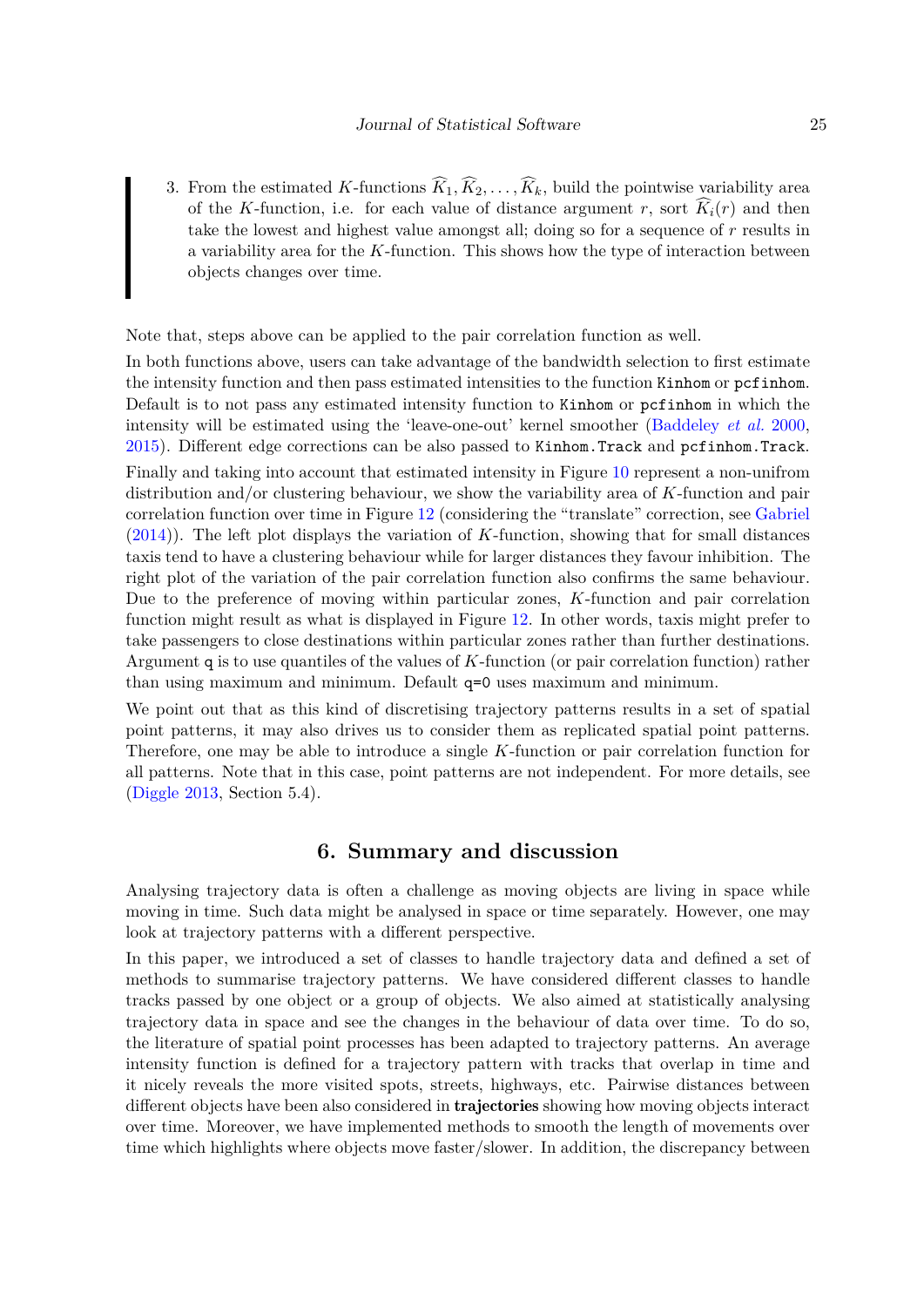```
R> if(do_all){
+ K <- Kinhom.Track(Beijing,correction = "translate",
+ timestamp = "20 mins",q=0)
+ par(mfrow=c(1,2))
+ plot(K)
+ g <- pcfinhom.Track(Beijing,timestamp = "20 mins",q=0)
+ plot(g)
   + }
```


**Figure 12:** Variability area of second-order summary statistics for taxi data in Beijing, China. *Left*: *K*-function, *Right*: pair correlation function.

the estimated intensity and the expected intensity per location per time can be studied in trajectories which shows how the mass is moving within the studied area over time. We finally presented a variability area for second-order summary statistics such as *K*-function and pair correlation function which displays the type of interaction between objects over time, highlighting possible clustering or inhibition.

To perform an exploratory data analysis, we finally applied the developed methodologies to a taxi data from Beijing, China. The results nicely highlight the behaviour of taxis over time. We have recognized where the more visited spots are and also at what time data pattern is denser or objects get closer to each other. We smoothed the movements of taxis and discovered where/what time they mover faster. Not surprisingly, results confirm that moving within the city is slower than countryside or highways. Also, in the afternoon there is a decrease in the length of movements which might be affected by traffic. Chi maps have been studied showing how the mass is moving within the studied area. They display that objects are moving from countryside to the city in the morning making a heavy traffic in the city in the afternoon, as the estimated intensity is higher than the expected one. Chi maps also confirm that the discrepancy between the estimated intensity and the expected one is less during the evening than any other time. The variability area of *K*-function and pair correlation function show that for small distances, taxis tend to show a clustering behaviour while for longer distances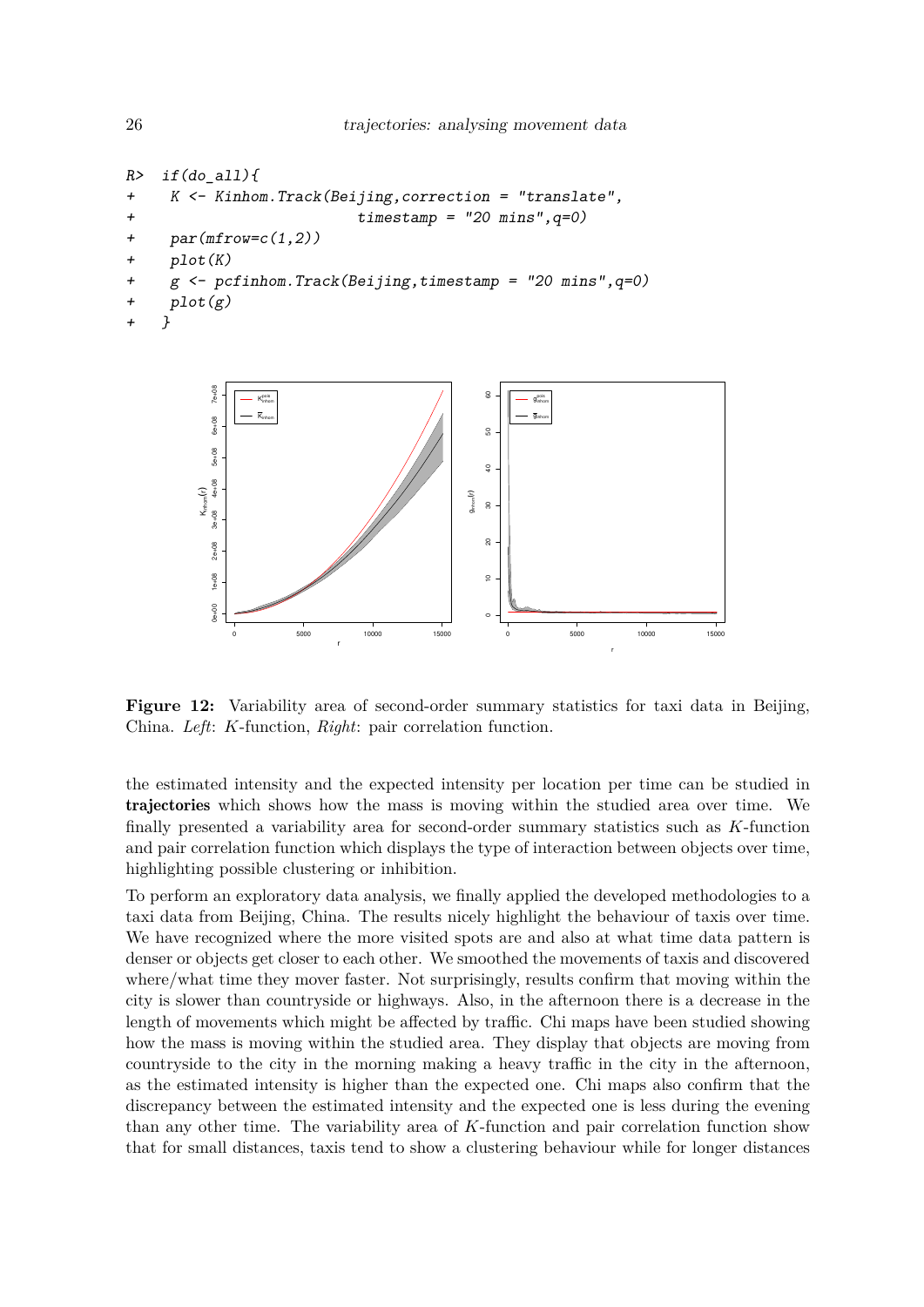they show repulsion.

We leave open the analysis of the effect of the environment on moving objects and the corresponding parametric analysis for future works.

# **Acknowledgments**

M.M. Moradi gratefully acknowledges funding from the European union through the GEO-C project (H2020-MSCA-ITN-2014, Grant Agreement Number 642332, http:// www.geo-c.eu/. J. Mateu is partially funded by grants MTM2016-78917-R and P1-1B2015-40. Benedikt Klus, Benedikt Gräler and Nikolai Gorte are acknowledged for code contributions to the spacetime package.

# **References**

- <span id="page-26-4"></span>Baddeley A, Rubak E, Turner R (2015). *Spatial Point Patterns: Methodology and Applications with R*. CRC Press.
- <span id="page-26-5"></span>Baddeley A, Turner R (2005). "Spatstat: an R package for analyzing spatial point patterns." *Journal of Statistical Software*, **12**(6), 1–42.
- <span id="page-26-10"></span>Baddeley AJ, Møller J, Waagepetersen R (2000). "Non-and semi-parametric estimation of interaction in inhomogeneous point patterns." *Statistica Neerlandica*, **54**(3), 329–350.
- <span id="page-26-9"></span>Barr CD, Schoenberg FP (2010). "On the Voronoi estimator for the intensity of an inhomogeneous planar Poisson process." *Biometrika*, **97**(4), 977–984.
- <span id="page-26-3"></span>Battaile B (2014). *TrackReconstruction: Reconstruct animal tracks from magnetometer, accelerometer, depth and optional speed data.* R package version 1.1, URL [https:](https://CRAN.R-project.org/package=TrackReconstruction) [//CRAN.R-project.org/package=TrackReconstruction](https://CRAN.R-project.org/package=TrackReconstruction).
- <span id="page-26-1"></span>Calenge C (2006). "The package "adehabitat" for the R software: a tool for the analysis of space and habitat use by animals." *Ecological modelling*, **197**(3), 516–519.
- <span id="page-26-2"></span>Campbell HA, Watts ME, Dwyer RG, Franklin CE (2012). "V-Track: software for analysing and visualising animal movement from acoustic telemetry detections." *Marine and Freshwater Research*, **63**, 1635.
- <span id="page-26-0"></span>Challa S, Morelande M, Musicki D, Evans R (2011). *Fundamentals of Object Tracking*. Cambridge University Press.
- <span id="page-26-8"></span>Chiu SN, Stoyan D, Kendall WS, Mecke J (2013). *Stochastic Geometry and its Applications*. John Wiley & Sons.
- <span id="page-26-6"></span>Daley DJ, Vere-Jones D (2007). *An Introduction to The theory of Point Processes: Volume II: General Theory and Structure*. Springer Science & Business Media.
- <span id="page-26-7"></span>Diggle P (1985). "A kernel method for smoothing point process data." *Applied Statistics*, pp. 138–147.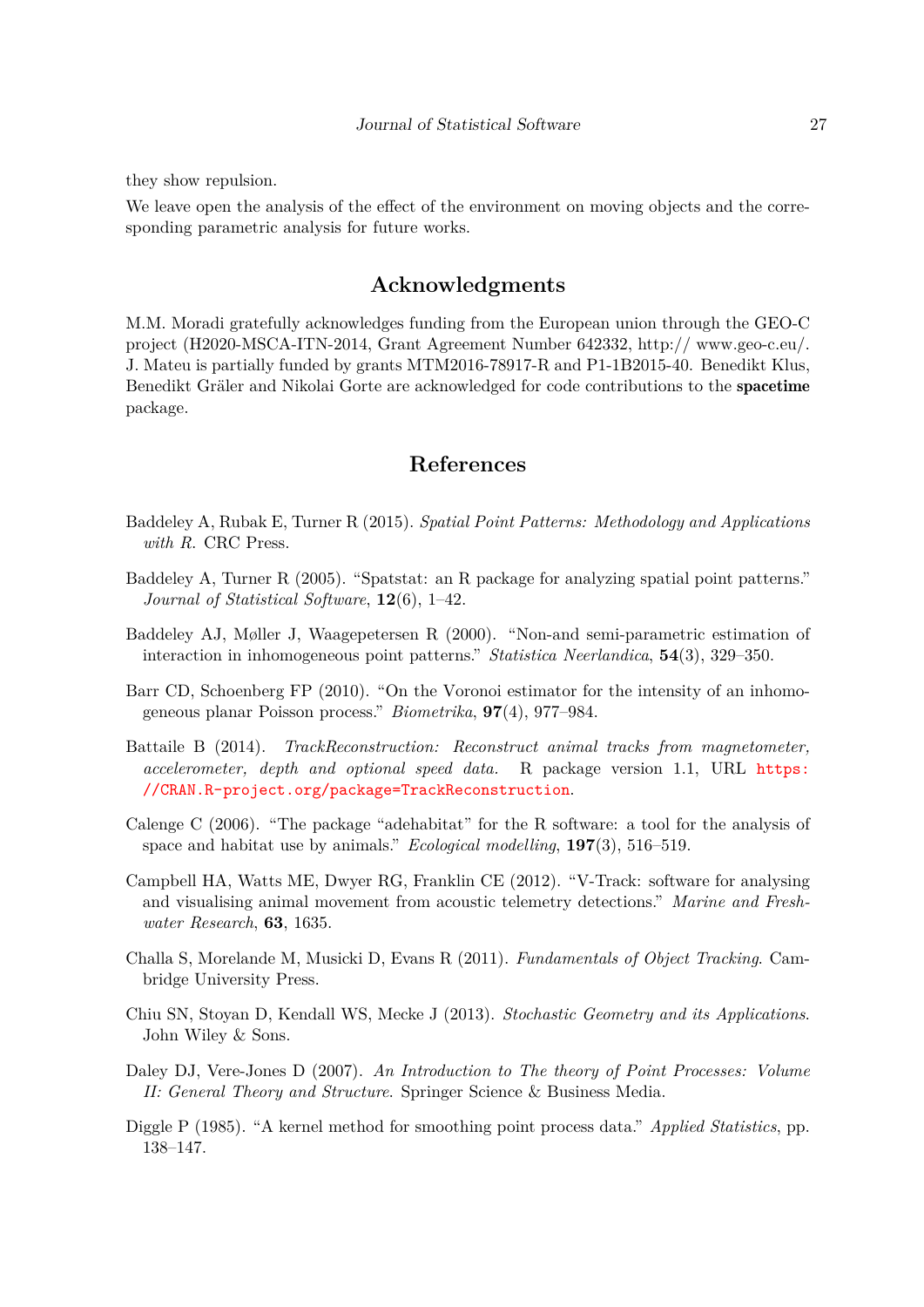- <span id="page-27-13"></span>Diggle PJ (2013). *Statistical Analysis of Spatial and Spatio-Temporal Point Patterns*. CRC Press.
- <span id="page-27-5"></span>Farrell E, Fuiman L (2013). *animalTrack: Animal track reconstruction for high frequency 2-dimensional (2D) or 3-dimensional (3D) movement data.* R package version 1.0.0, URL <https://CRAN.R-project.org/package=animalTrack>.
- <span id="page-27-4"></span>Freitas C (2012). *argosfilter: Argos locations filter*. R package version 0.63, URL [https:](https://CRAN.R-project.org/package=argosfilter) [//CRAN.R-project.org/package=argosfilter](https://CRAN.R-project.org/package=argosfilter).
- <span id="page-27-10"></span>Frick H, Kosmidis I (2017). "trackeR: Infrastructure for Running and Cycling Data from GPS-Enabled Tracking Devices in R." *Journal of Statistical Software, Articles*, **82**(7), 1–29. ISSN 1548-7660. [doi:10.18637/jss.v082.i07](http://dx.doi.org/10.18637/jss.v082.i07). URL <https://www.jstatsoft.org/v082/i07>.
- <span id="page-27-16"></span>Gabriel E (2014). "Estimating second-order characteristics of inhomogeneous spatio-temporal point processes." *Methodology and Computing in Applied Probability*, **16**(2), 411–431.
- <span id="page-27-7"></span>Gurarie E (2014). *bcpa: Behavioral change point analysis of animal movement*. R package version 1.1, URL <https://CRAN.R-project.org/package=bcpa>.
- <span id="page-27-0"></span>Güting RH, Schneider M (2005). *Moving objects databases*. Elsevier.
- <span id="page-27-1"></span>Hanks EM, Hooten MB, Alldredge MW, *et al.* (2015). "Continuous-time discrete-space models for animal movement." *The Annals of Applied Statistics*, **9**(1), 145–165.
- <span id="page-27-3"></span>Hooten MB, Johnson DS (2017). "Basis function models for animal movement." *Journal of the American Statistical Association*, **112**(518), 578–589.
- <span id="page-27-12"></span>Illian J, Penttinen A, Stoyan H, Stoyan D (2008). *Statistical Analysis and Modelling of Spatial Point Patterns*. John Wiley & Sons.
- <span id="page-27-14"></span>Jones MC (1993). "Simple boundary correction for kernel density estimation." *Statistics and Computing*, **3**(3), 135–146.
- <span id="page-27-8"></span>Liu YS (2014). *BayesianAnimalTracker: Bayesian Melding of GPS and DR Path for Animal Tracking.* R package version 1.2, URL [https://CRAN.R-project.org/package=](https://CRAN.R-project.org/package=BayesianAnimalTracker) [BayesianAnimalTracker](https://CRAN.R-project.org/package=BayesianAnimalTracker).
- <span id="page-27-9"></span>Michelot T, Langrock R, Patterson TA (2016). "moveHMM: an R package for the statistical modelling of animal movement data using hidden Markov models." *Methods in Ecology and Evolution*, **7**(11), 1308–1315.
- <span id="page-27-11"></span>Møller J, Waagepetersen RP (2003). *Statistical Inference and Simulation for Spatial Point Processes*. CRC Press.
- <span id="page-27-6"></span>Nielson, M R, Sawyer H, McDonald TL (2013). *BBMM: Brownian bridge movement model*. R package version 3.0, URL <https://CRAN.R-project.org/package=BBMM>.
- <span id="page-27-2"></span>Niu M, Blackwell PG, Skarin A (2016). "Modeling interdependent animal movement in continuous time." *Biometrics*, **72**(2), 315–324.
- <span id="page-27-15"></span>Ord J (1978). "How many trees in a forest?" *Mathematical Sciences*, **3**, 23–33.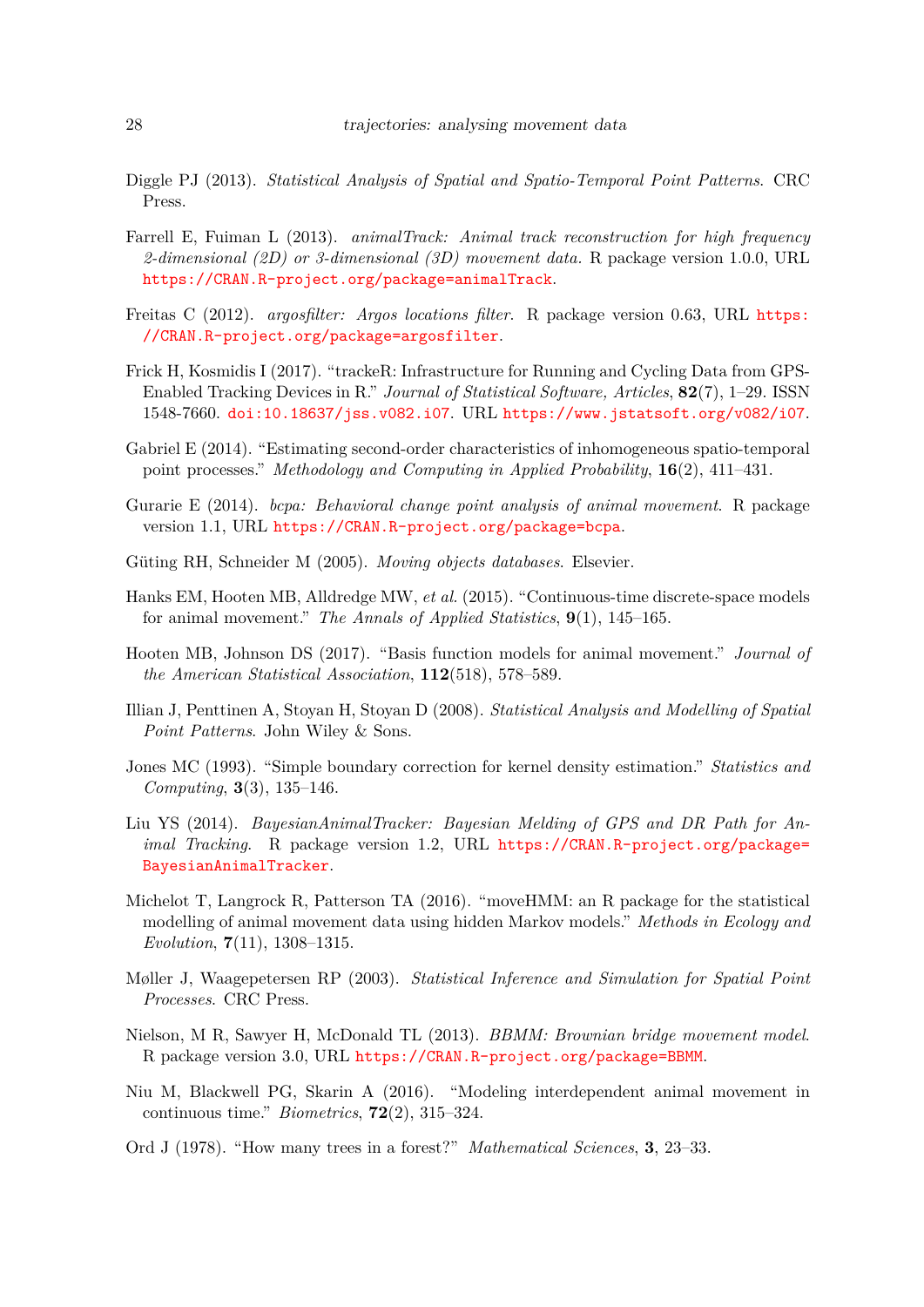- <span id="page-28-8"></span>Pebesma E (2012). "spacetime: Spatio-Temporal data in R." *Journal of Statistical Software*, **51**(7), 1–30.
- <span id="page-28-7"></span>Radinger J, Wolter C (2014). "Patterns and predictors of fish dispersal in rivers." *Fish and Fisheries*. R package 'fishmove', version 0.3-3, URL [http://dx.doi.org/10.1111/faf.](http://dx.doi.org/10.1111/faf.12028) [12028](http://dx.doi.org/10.1111/faf.12028).
- <span id="page-28-6"></span>Rakhimberdiev E, Saveliev A, Piersma T, Karagicheva J (2017). "FLightR: an R package for reconstructing animal paths from solar geolocation loggers." *Methods in Ecology and Evolution*.
- <span id="page-28-11"></span>Ripley BD (1977). "Modelling spatial patterns." *Journal of the Royal Statistical Society. Series B (Methodological)*, pp. 172–212.
- <span id="page-28-0"></span>Russell JC, Hanks EM, Haran M (2016). "Dynamic models of animal movement with spatial point process interactions." *Journal of Agricultural, Biological, and Environmental Statistics*, **21**(1), 22–40.
- <span id="page-28-5"></span>Sumner MD (2016). *trip: Tools for the Analysis of Animal Track Data*. R package version 1.5.0, URL <https://CRAN.R-project.org/package=trip>.
- <span id="page-28-1"></span>Sumner MD, Wotherspoon SJ, Hindell MA (2009). "Bayesian estimation of animal movement from archival and satellite tags." *PLoS One*, **4**(10), e7324.
- <span id="page-28-3"></span>Toohey K (2015). *SimilarityMeasures: Trajectory Similarity Measures*. R package version 1.4, URL <https://CRAN.R-project.org/package=SimilarityMeasures>.
- <span id="page-28-2"></span>Tracey JA, Sheppard J, Zhu J, Sinkovts R, Chourasia A, Lockwood G, Fisher RN (2014). *mkde: 2D and 3D movement-based kernel density estimates (MKDEs).* R package version 0.1, URL <https://CRAN.R-project.org/package=mkde>.
- <span id="page-28-4"></span>Yan J, Pozdnyakov V (2016). *smam: Statistical Modeling of Animal Movements*. R package version 0.3-0, URL <https://CRAN.R-project.org/package=smam>.
- <span id="page-28-10"></span>Yuan J, Zheng Y, Xie X, Sun G (2011). "Driving with knowledge from the physical world." In *Proceedings of the 17th ACM SIGKDD international conference on Knowledge discovery and data mining*, pp. 316–324. ACM.
- <span id="page-28-9"></span>Yuan J, Zheng Y, Zhang C, Xie W, Xie X, Sun G, Huang Y (2010). "T-drive: driving directions based on taxi trajectories." In *Proceedings of the 18th SIGSPATIAL International conference on advances in geographic information systems*, pp. 99–108. ACM.

## **Affiliation:**

M. Mehdi Moradi Institute for New Imaging Technology University of Jaume I Avda. Sos Baynat, s/n 12071 Castellon, Spain E-mail: [moradi@uji.es](mailto:moradi@uji.es)